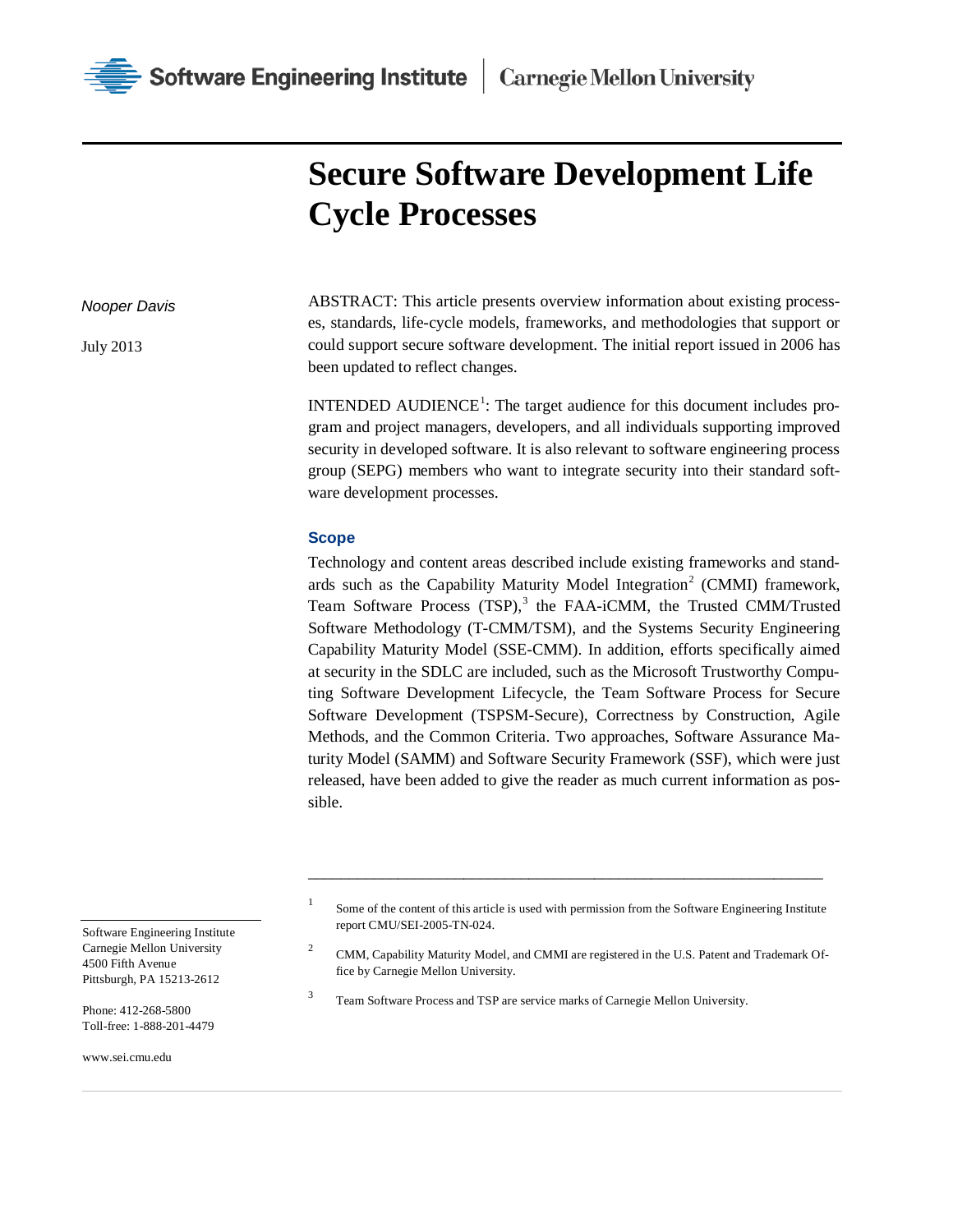# **Definitions**

These are some terms used in this document for which a common understanding would be useful.

**Process** – The IEEE defines a process as "a sequence of steps performed for a given purpose" [IEEE 90]. A secure software process can be defined as the set of activities performed to develop, maintain, and deliver a secure software solution. Activities may not necessarily be sequential; they could be concurrent or iterative.

**Process model** – A process model provides a reference set of best practices that can be used for both process improvement and process assessment. Process models do not define processes; rather, they define the characteristics of processes. Process models usually have an architecture or a structure. Groups of best practices that lead to achieving common goals are grouped into process areas, and similar process areas may further be grouped into categories. Most process models also have a capability or maturity dimension, which can be used for assessment and evaluation purposes.

It is important to understand the processes that an organization is using to build secure software because unless the process is understood, its weaknesses and strengths are difficult to determine. It is also helpful to use common frameworks to guide process improvement, and to evaluate processes against a common model to determine areas for improvement. Process models promote common measures of organizational processes throughout the software development life cycle (SDLC). These models identify many technical and management practices. Although very few of these models were designed from the ground up to address security, there is substantial evidence that these models do address good software engineering practices to manage and build software [Goldenson 03, Herbsleb 94].

Even when organizations conform to a particular process model, there is no guarantee that the software they build is free of unintentional security vulnerabilities or intentional malicious code. However, there is probably a better likelihood of building secure software when an organization follows solid software engineering practices with an emphasis on good design, quality practices such as inspections and reviews, use of thorough testing methods, appropriate use of tools, risk management, project management, and people management.

**Standards** – Standards are established by some authority, custom, or by general consent as examples of best practices. Standards provide material suitable for the definition of processes.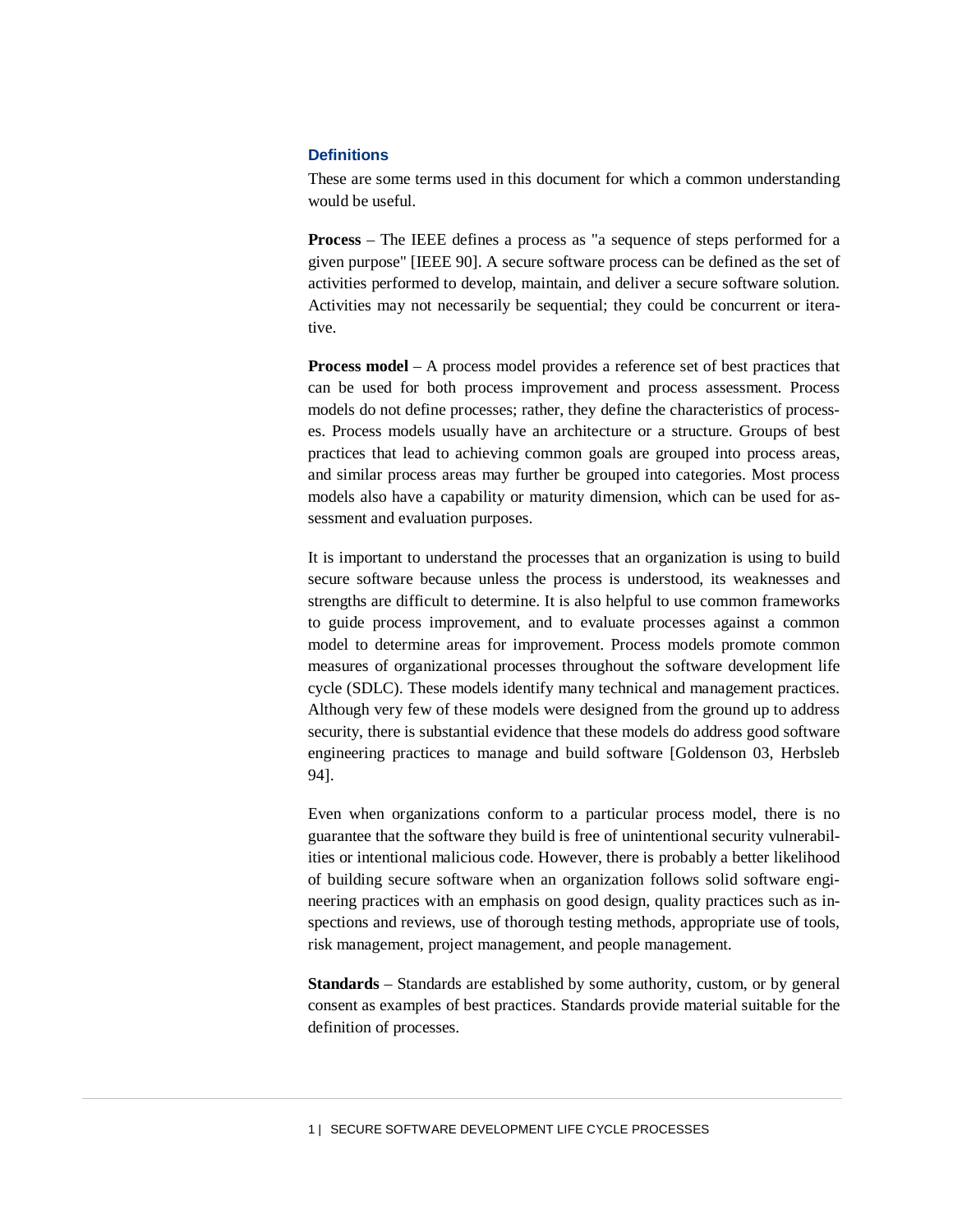**Assessments, evaluations, appraisals** – All three of these terms imply comparison of a process being practiced to a reference process model or standard. Assessments, evaluations, and appraisals are used to understand process capability in order to improve processes. They help determine whether the processes being practiced are adequately specified, designed, integrated, and implemented to support the needs, including the security needs, of the software product. They are also an important mechanisms for selecting suppliers and then monitoring supplier performance.

**Software assurance** – SwA is defined as "the level of confidence that software is free from vulnerabilities, either intentionally designed into the software or accidentally inserted at anytime during its life cycle, and that the software functions in the intended manner" [CNSS 06]. In the Capability Maturity Model for Software, the purpose of "software assurance" is described as providing appropriate visibility into the process being used by the software projects and into the products being built [Paulk 93].

**Security assurance** – Although the term "security assurance" is often used, there does not seem to be an agreed upon definition for this term. The Systems and Security Engineering CMM describes "security assurance" as the process that establishes confidence that a product's security needs are being met. In general, the term means the activities, methods, and procedures that provide confidence in the security-related properties and functions of a developed solution.

In the Security Assurance section of its Software Assurance Guidebook [NASA], NASA defines a minimum security assurance program as one that ensures the following:

- A security risk evaluation has been performed.
- Security requirements have been established for the software and data being developed and/or maintained.
- Security requirements have been established for the development and/or maintenance process.
- Each software review and/or audit includes evaluation of security requirements.
- The configuration management and corrective action processes provide security for the existing software and the change evaluation processes prevent security violations.
- Physical security for the software and the data is adequate.

Security assurance usually also includes activities for the requirements, design, implementation, testing, release, and maintenance phases of an SDLC.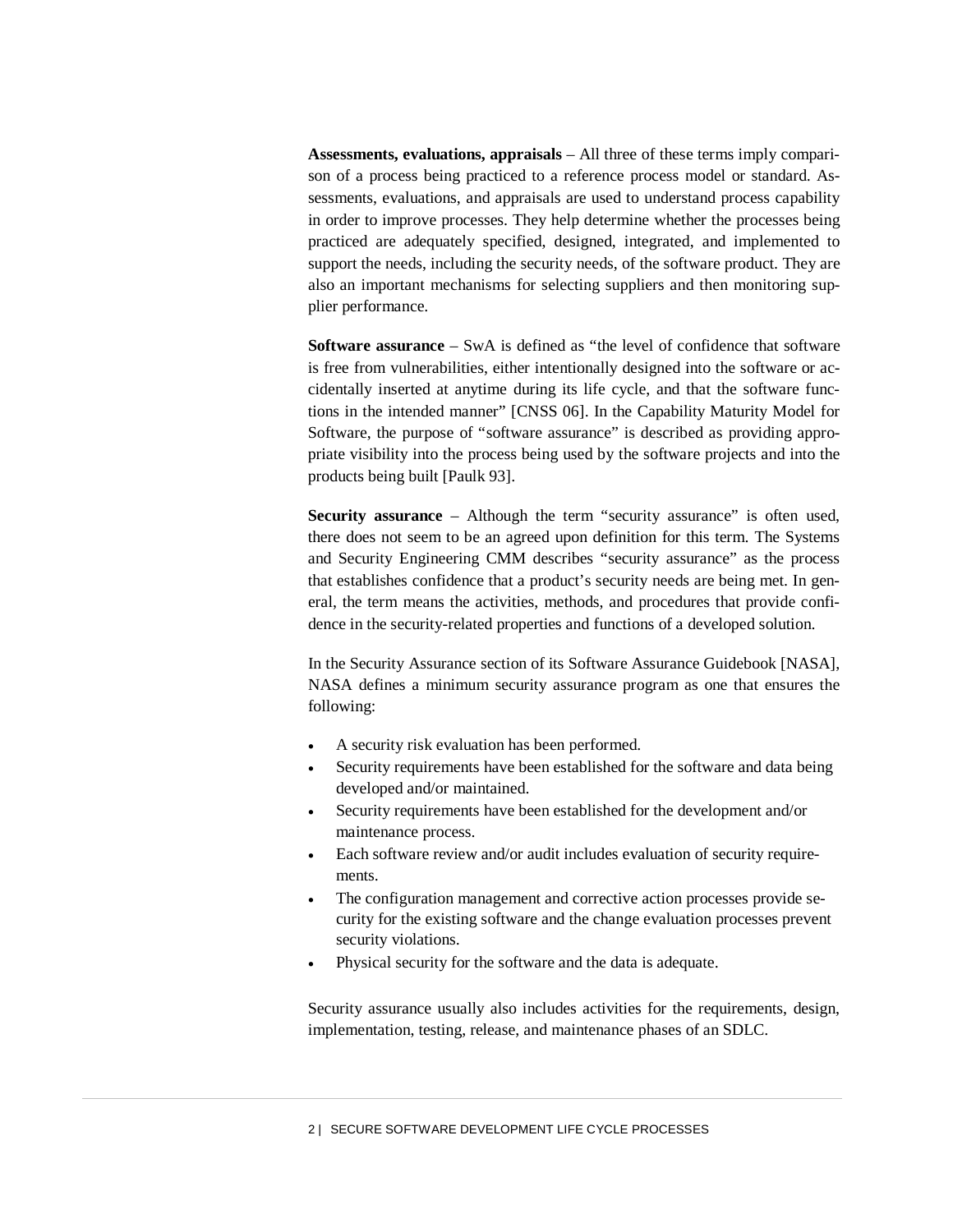# **BACKGROUND**

A survey of existing processes, process models, and standards identifies the following four SDLC focus areas for secure software development.

- 1. **Security Engineering Activities.** Security engineering activities include activities needed to engineer a secure solution. Examples include security requirements elicitation and definition, secure design based on design principles for security, use of static analysis tools, secure reviews and inspections, and secure testing. Engineering activities have been described in other sections of the Build Security In web site.
- 2. **Security Assurance Activities.** Assurance activities include verification, validation, expert review, artifact review, and evaluations.
- 3. **Security Organizational and Project Management Activities.** Organizational activities include organizational policies, senior management sponsorship and oversight, establishing organizational roles, and other organizational activities that support security. Project management activities include project planning and tracking resource allocation and usage to ensure that the security engineering, security assurance, and risk identification activities are planned, managed, and tracked.
- 4. **Security Risk Identification and Management Activities.** There is broad consensus in the community that identifying and managing security risks is one of the most important activities in a secure SDLC and in fact is the driver for subsequent activities. Security risks in turn drive the other security engineering activities, the project management activities, and the security assurance activities. Risk is also covered in other areas of the Build Security In web site.

Other common themes include security metrics and overall defect reduction as attributes of a secure SDLC process. The remainder of this document provides overviews of process models, processes, and methods that support one or more of the four focus areas. The overviews should be read in the following context:

- Organizations need to define organizational processes. To do that, they use process standards, and they also consider industry customs, regulatory requirements, customer demands, and corporate culture.
- Individual projects apply the organizational processes, often with appropriate tailoring. In applying the organizational processes to a particular project, the project selects the appropriate SDLC activities.
- Projects use appropriate security risk identification, security engineering, and security assurance practices as they do their work.
- Organizations need to evaluate the effectiveness and maturity of their processes as used. They also need to perform security evaluations.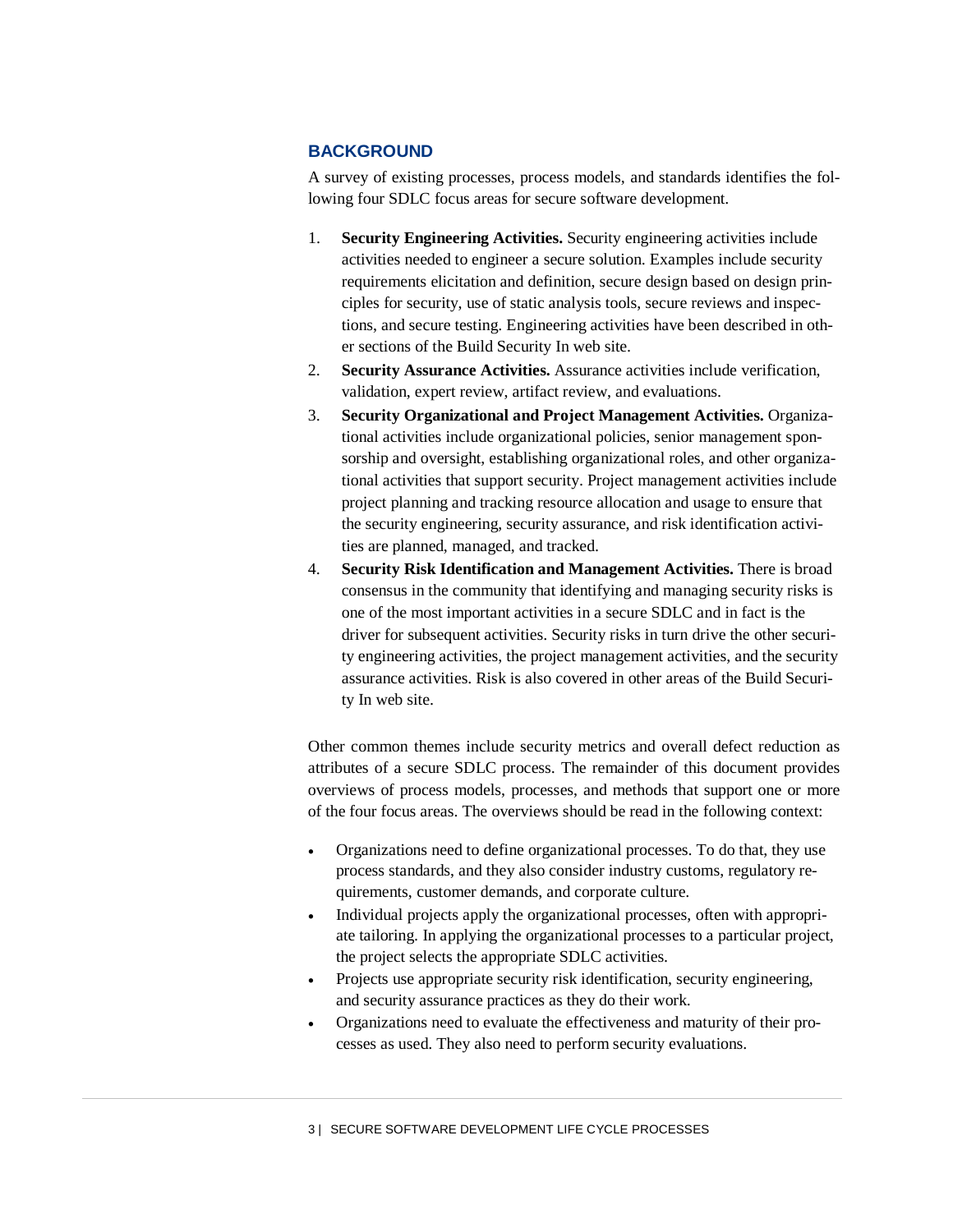# **CAPABILITY MATURITY MODELS**

Capability Maturity Models provide a reference model of mature practices for a specified engineering discipline. An organization can compare its practices to the model to identify potential areas for improvement. The CMMs provide goallevel definitions for and key attributes of specific processes (software engineering, systems engineering, security engineering), but do not generally provide operational guidance for performing the work. In other words, they don't define processes, they define process characteristics; they define the what, but not the how. "CMM-based evaluations are not meant to replace product evaluation or system certification. Rather, organizational evaluations are meant to focus process improvement efforts on weaknesses identified in particular process areas" [Redwine 04].

Historically, CMMs have emphasized process maturity to meet business goals of better schedule management, better quality management, and reduction of the general defect rate in software. Of the four secure SDLC process focus areas mentioned earlier, CMMs generally address organizational and project management processes and assurance processes. They do not specifically address security engineering activities or security risk management. They also focus on overall defect reduction, not specifically on vulnerability reduction. This is important to note, since many defects are not security-related, and some security vulnerabilities are not caused by software defects. An example of a security vulnerability not caused by common software defects is intentionally-added malicious code.

Of the three CMMs currently in fairly widespread use, Capability Maturity Model Integration (CMMI), the Federal Aviation Administration integrated Capability Maturity Model (FAA-iCMM), and the Systems Security Engineering Capability Maturity Model (SSE-CMM), only the SSE-CMM was developed specifically to address security. The Trusted CMM, derived from the Trusted Software Methodology, is also of historical importance.

#### **Capability Maturity Model Integration (CMMI)**

Capability Maturity Model Integration (CMMI) helps organizations increase the maturity of their processes to improve long-term business performance. Three different constellations of the CMMI exist: CMMI for Acquisition (CMMI-ACQ), CMMI for Services (CMMI-ACQ), and CMMI for Development (CMMI-DEV). As of December 2005, the Software Engineering Institute (SEI) reports that 1,106 organizations and 4,771 projects have reported results from CMMI-based appraisals. In November 2010, all three CMMI constellations were updated to version 1.3.

CMMI-ACQ provides improvement guidance to acquisition organizations for initiating and managing the acquisition of products and services. CMMI-SVC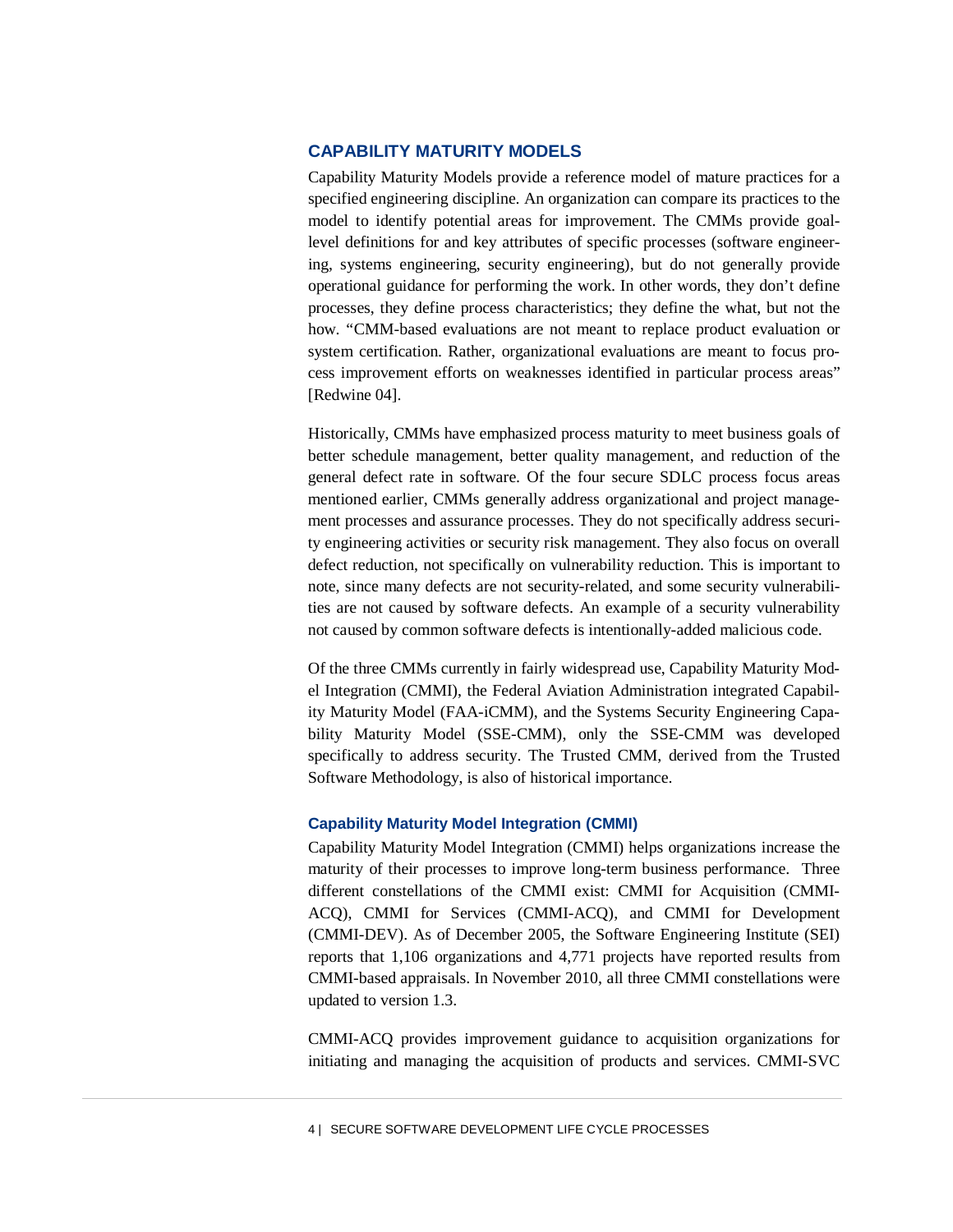provides improvement guidance to service provider organizations for establishing, managing, and delivering services.

CMMI-DEV provides the latest best practices for product and service development, maintenance, and acquisition, including mechanisms to help organizations improve their processes and provides criteria for evaluating process capability and process maturity. Improvement areas covered by this model include systems engineering, software engineering, integrated product and process development, supplier sourcing, and acquisition. CMMI-DEV has been in use for many years, replacing its predecessor, the Capability Maturity Model for Software or Software CMM (SW-CMM), which has been in use since the mid-1980s.

CMMI-DEV addresses four categories for process improvement and evaluation. Each category includes several Process Areas. As can be seen from Figure 1, CMMI-DEV addresses project management, supplier management, organizationlevel process improvement and training, quality assurance, measurement, and engineering practices. However, it does not specifically address the four areas mentioned earlier (security risk management, security engineering practices, security assurance, and project/organizational processes for security). Although it is not unreasonable to assume that all of these could be addressed as special cases of practices already addressed by CMMI-DEV, additional goals and practices to make assurance explicit are under development through a partnership of Booz Allen Hamilton, Motorola, and Lockheed Martin. Progress of this effort can be found on the Processes and Practices Working Group page on the Software Assurance Community Resources and Information Clearinghouse site. Further information on CMMI is available on the SEI website.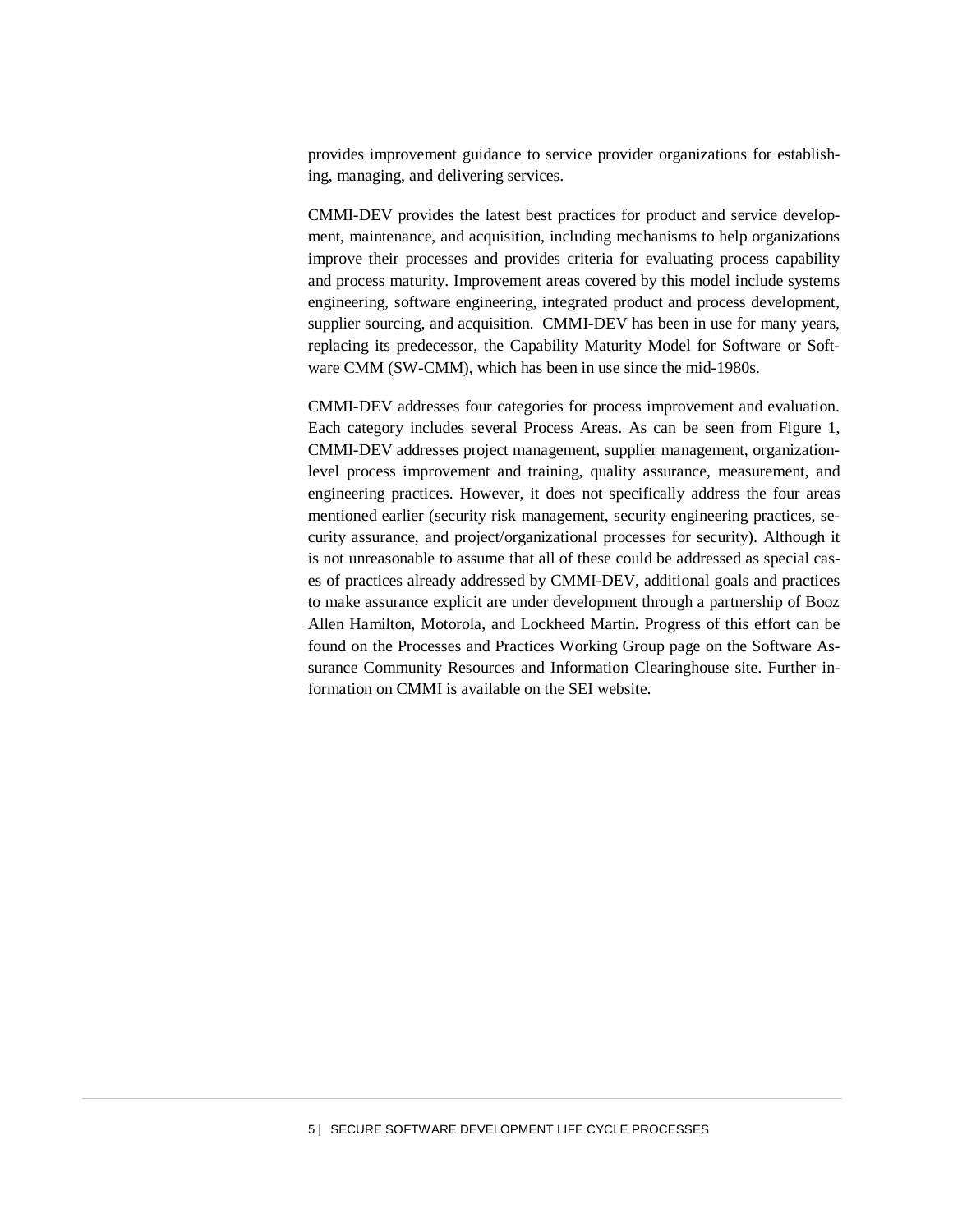

*Figure 1. CMMI-DEV Process Areas*

The FAA-iCMM is widely used in the Federal Aviation Administration. The FAA-iCMM provides a single model of best practices for enterprise-wide improvement, including outsourcing and supplier management. The latest version includes process areas to address integrated enterprise management, information management, deployment/transition/disposal, and operation/support. The FAAiCMM integrates the following standards and models: ISO 9001:2000, EIA/IS 731, Malcolm Baldrige National Quality Award and President's Quality Award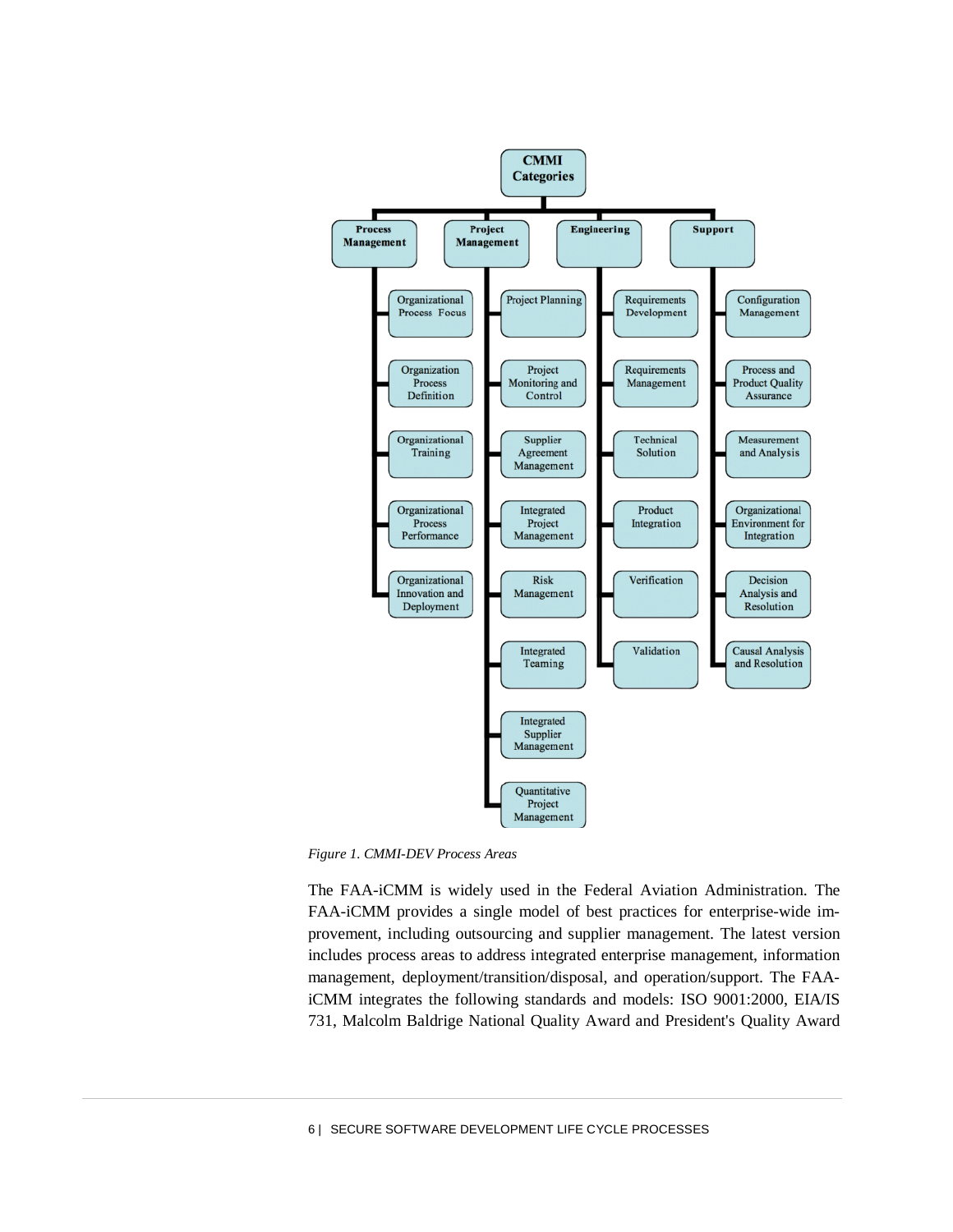criteria, CMMI-SE/SW/IPPD and CMMI-A, ISO/IEC TR 15504, ISO/IEC 12207, and ISO/IEC CD 15288.

The FAA-iCMM has been organized into the three categories and 23 Process Areas shown in Figure 2. The FAA-iCMM addresses project management, risk management, supplier management, information management, configuration management, design, and testing, all of which are integral to a secure SDLC. However, the FAA-iCMM does not address security specifically in any of these areas. Just as with CMMI, the FAA-iCMM includes generic set of best practices that do not specifically address security concerns. A reference document (PDF) with pointers to the details about the model and each process area is available.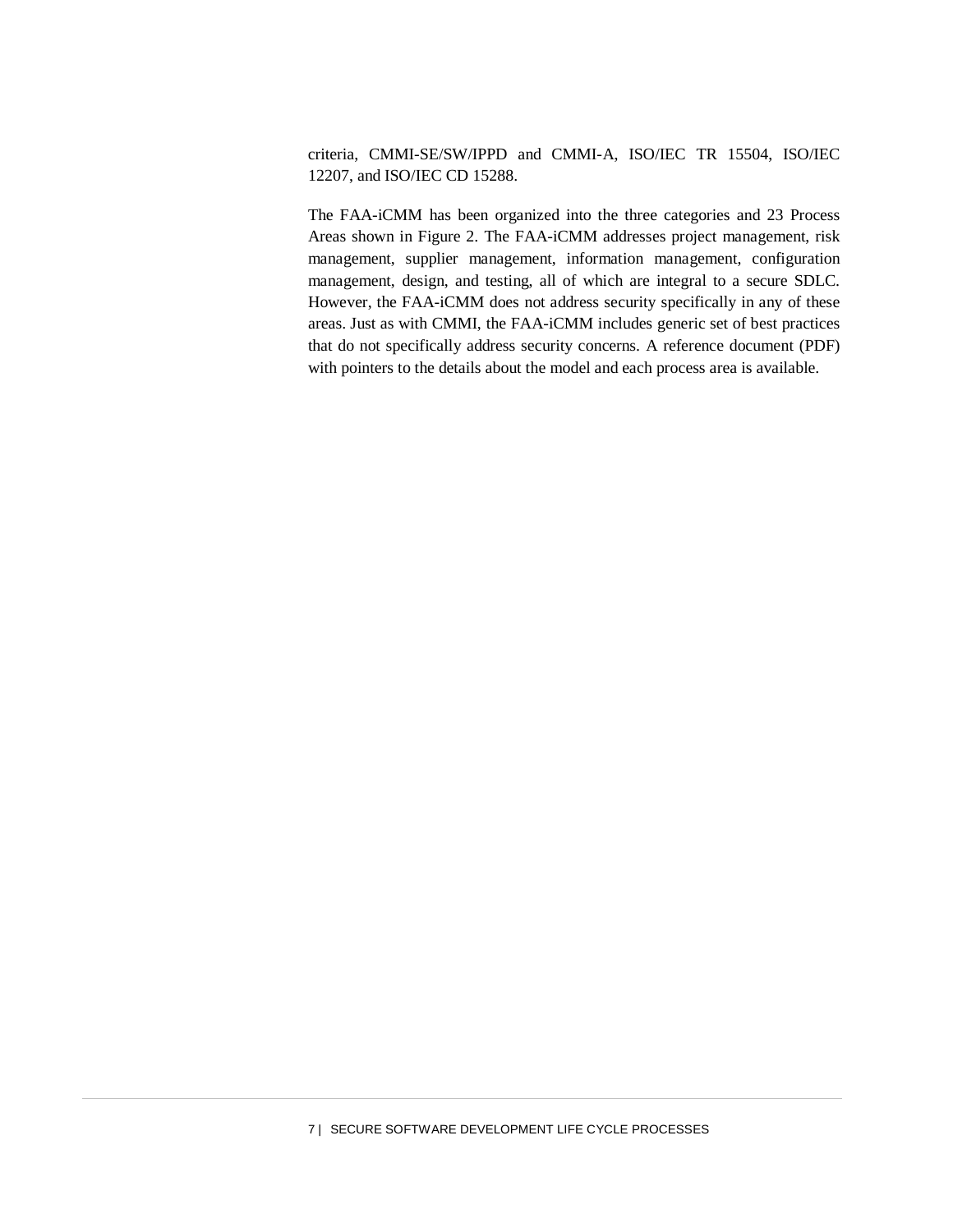

*Figure 2. FAA-iCMM Process Areas*

To address gaps in the coverage of safety and security, some organizations within the FAA and the Department of Defense (DoD) sponsored a joint effort to identify best safety and security practices for use in combination with the FAAiCMM. The proposed Safety and Security extension to the FAA-iCMM identifies standards-based practices expected to be used as criteria in guiding process improvement and in appraising an organization's capabilities for providing safe and secure products and services.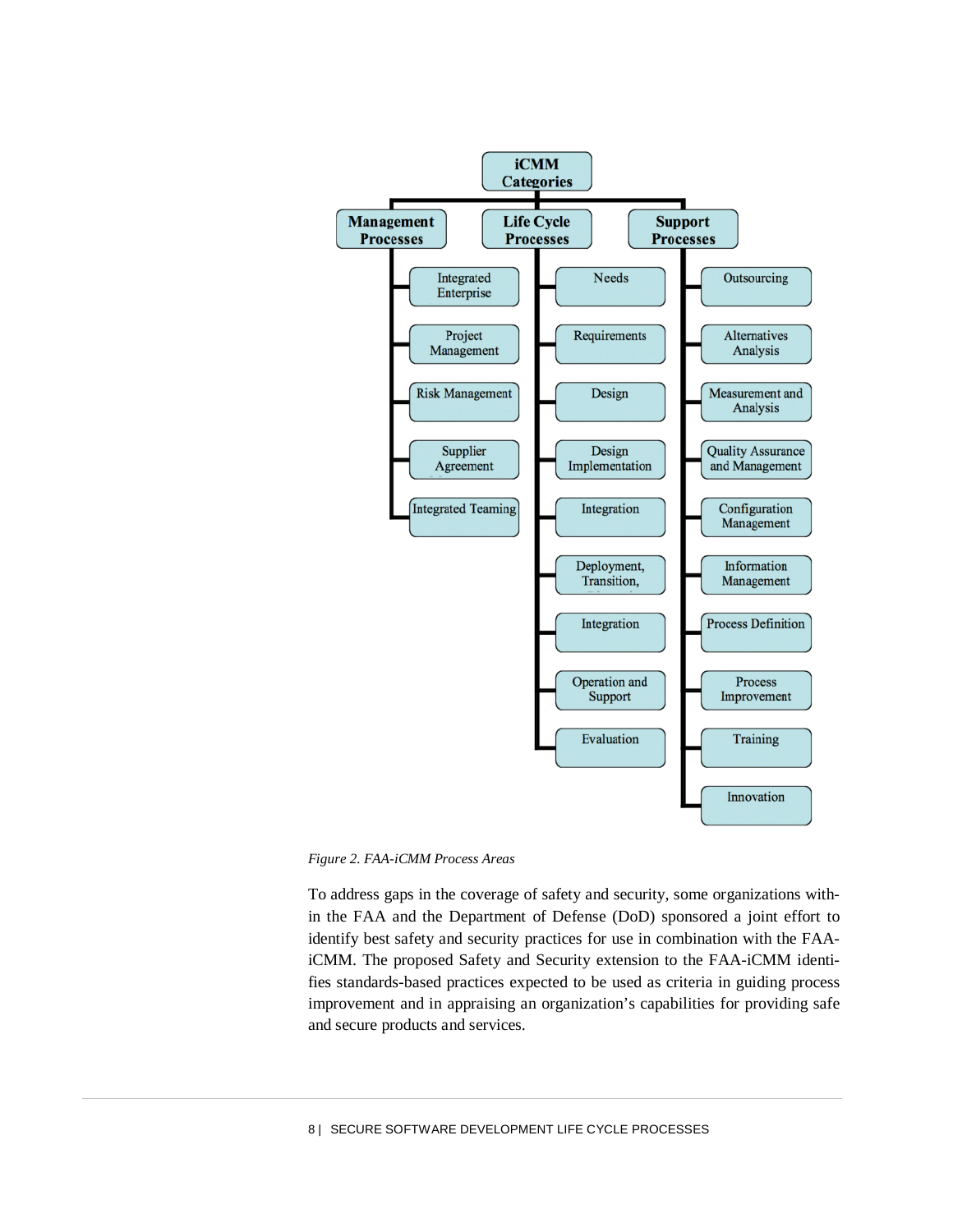The proposed Safety and Security additions include the following four goals and sixteen practices:

Goal 1 – An infrastructure for safety and security is established and maintained.

- 1. Ensure safety and security awareness, guidance, and competency.
- 2. Establish and maintain a qualified work environment that meets safety and security needs.
- 3. Ensure integrity of information by providing for its storage and protection and controlling access and distribution of information.
- 4. Monitor, report, and analyze safety and security incidents and identify potential corrective actions.
- 5. Plan and provide for continuity of activities with contingencies for threats and hazards to operations and the infrastructure.

Goal 2 – Safety and security risks are identified and managed.

- 1. Identify risks and sources of risks attributable to vulnerabilities, security threats, and safety hazards.
- 2. For each risk associated with safety or security, determine the causal factors, estimate the consequence and likelihood of an occurrence, and determine relative priority.
- 3. For each risk associated with safety or security, determine, implement, and monitor the risk mitigation plan to achieve an acceptable level of risk.

Goal 3 – Safety and security requirements are satisfied.

- 1. Identify and document applicable regulatory requirements, laws, standards, policies, and acceptable levels of safety and security.
- 2. Establish and maintain safety and security requirements, including integrity levels, and design the product or service to meet them.
- 3. Objectively verify and validate work products and delivered products and services to assure safety and security requirements have been achieved and fulfill intended use.
- 4. Establish and maintain safety and security assurance arguments and supporting evidence throughout the life cycle.

Goal 4 – Activities and products are managed to achieve safety and security requirements and objectives.

1. Establish and maintain independent reporting of safety and security status and issues.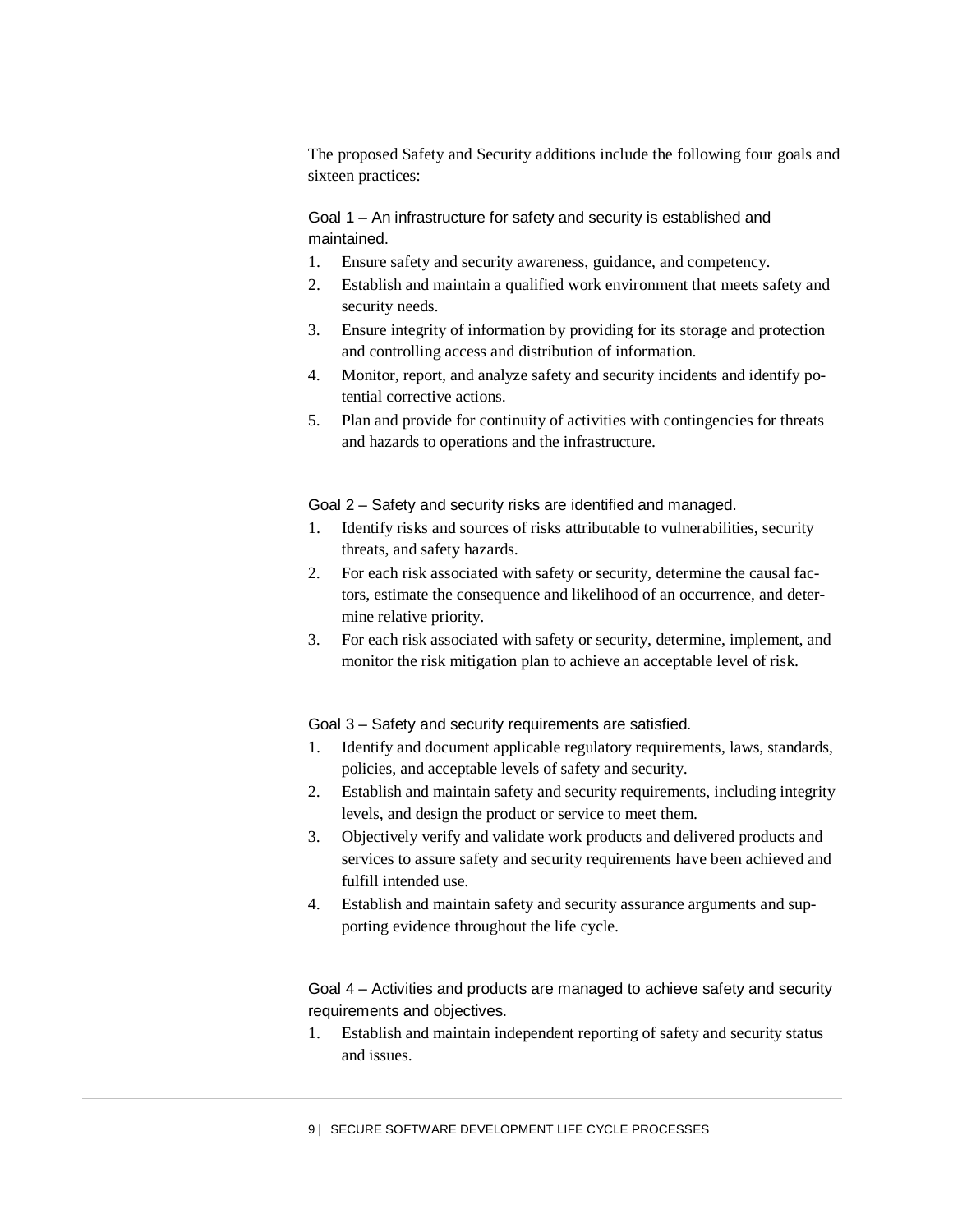- 2. Establish and maintain a plan to achieve safety and security requirements and objectives.
- 3. Select and manage products and suppliers using safety and security criteria.
- 4. Measure, monitor, and review safety and security activities against plans, control products, take corrective action, and improve processes.

Further information about safety and security extensions developed for this model is available in [Ibrahim 04].

# **Trusted CMM/Trusted Software Methodology (T-CMM, TSM)**

In the early 1990s, the then-Strategic Defense Initiative (SDI) developed a process called the "Trusted Software Development Methodology," later renamed to the "Trusted Software Methodology (TSM)." This model defined levels of trust, with lower trust levels emphasizing resistance to unintentional vulnerabilities and higher trust levels adding processes to counter malicious developers. SDI ran experiments with the TSM to determine whether such processes could be implemented practically and what the impact of those processes would be (especially on cost and schedule). The TSM was later harmonized with the CMM, producing the Trusted CMM (T-CMM) [Kitson 95]. While the TCMM/TSM is not widely used today, it nevertheless remains a source of information on processes for developing secure software.

# **Systems Security Engineering Capability Maturity Model (SSE-CMM)**

The SSE-CMM® is a process model that can be used to improve and assess the security engineering capability of an organization. The SSE-CMM provides a comprehensive framework for evaluating security engineering practices against the generally accepted security engineering principles. By defining such a framework, the SSE-CMM, provides a way to measure and improve performance in the application of security engineering principles. The SSE-CMM is now ISO/IEC 21827 standard and version 3 is now available. Further information about the model is available at http://www.sse-cmm.org [Redwine 04].

The stated purpose for developing the model is that, although the field of security engineering has several generally accepted principles, it lacks a comprehensive framework for evaluating security engineering practices against the principles. The SSE-CMM, by defining such a framework, provides a way to measure and improve performance in the application of security engineering principles. The SSE-CMM also describes the essential characteristics of an organization's security engineering processes.

The model is organized into two broad areas: (1) Security Engineering and (2) Project and Organizational processes. Security Engineering in turn is organized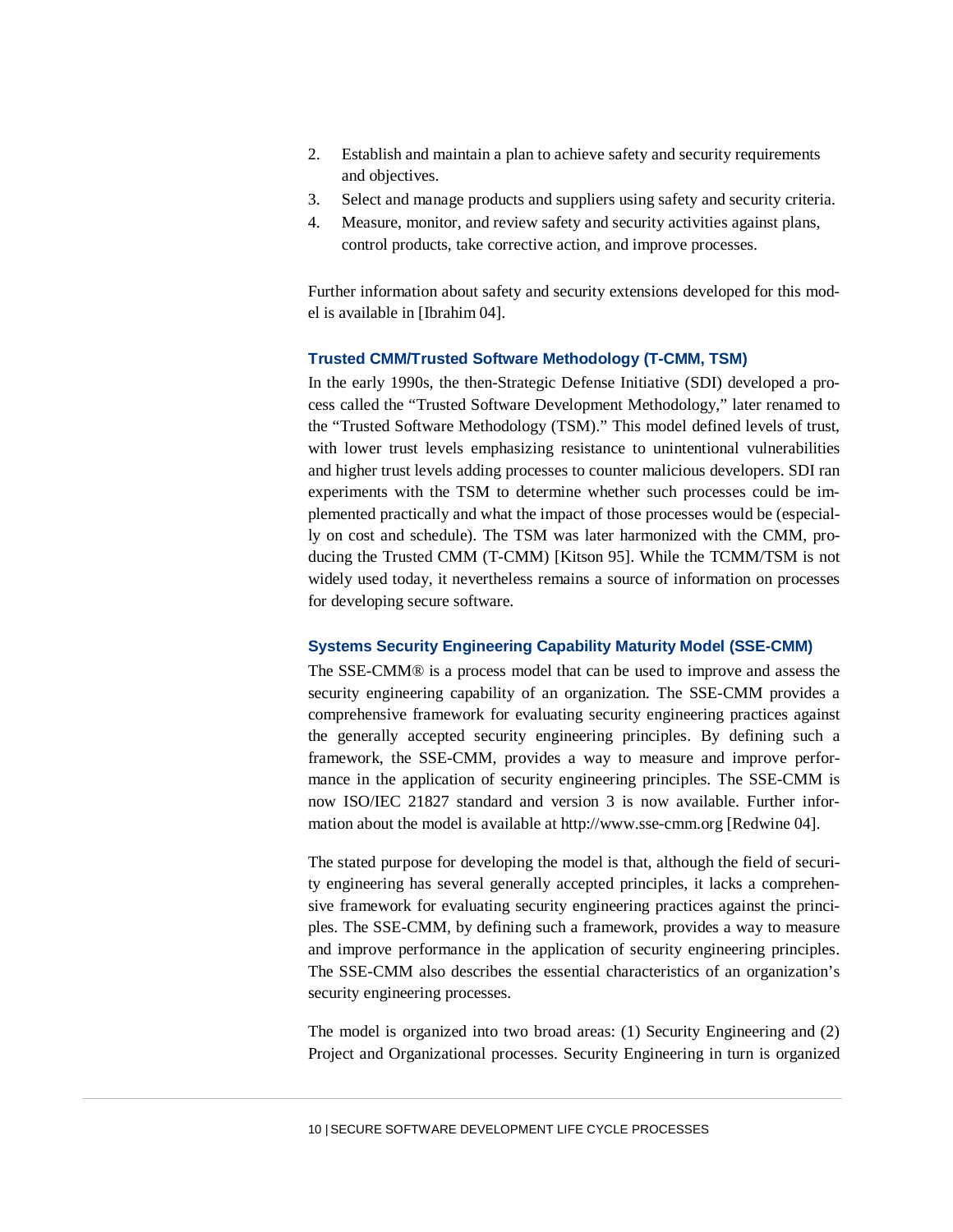into Engineering Processes, Assurance Processes, and Risk Processes. There are 22 Process Areas distributed amongst the three organizations. Each Process Area is composed of a related set of process goals and activities.

SEE-CMM was last revised in 2005. The model became an ISO standard in 2008. The International Systems Security Engineering Association (ISSEA) maintains the SSE-CMM.



*Figure 3. Process Areas of the SSE-CMM*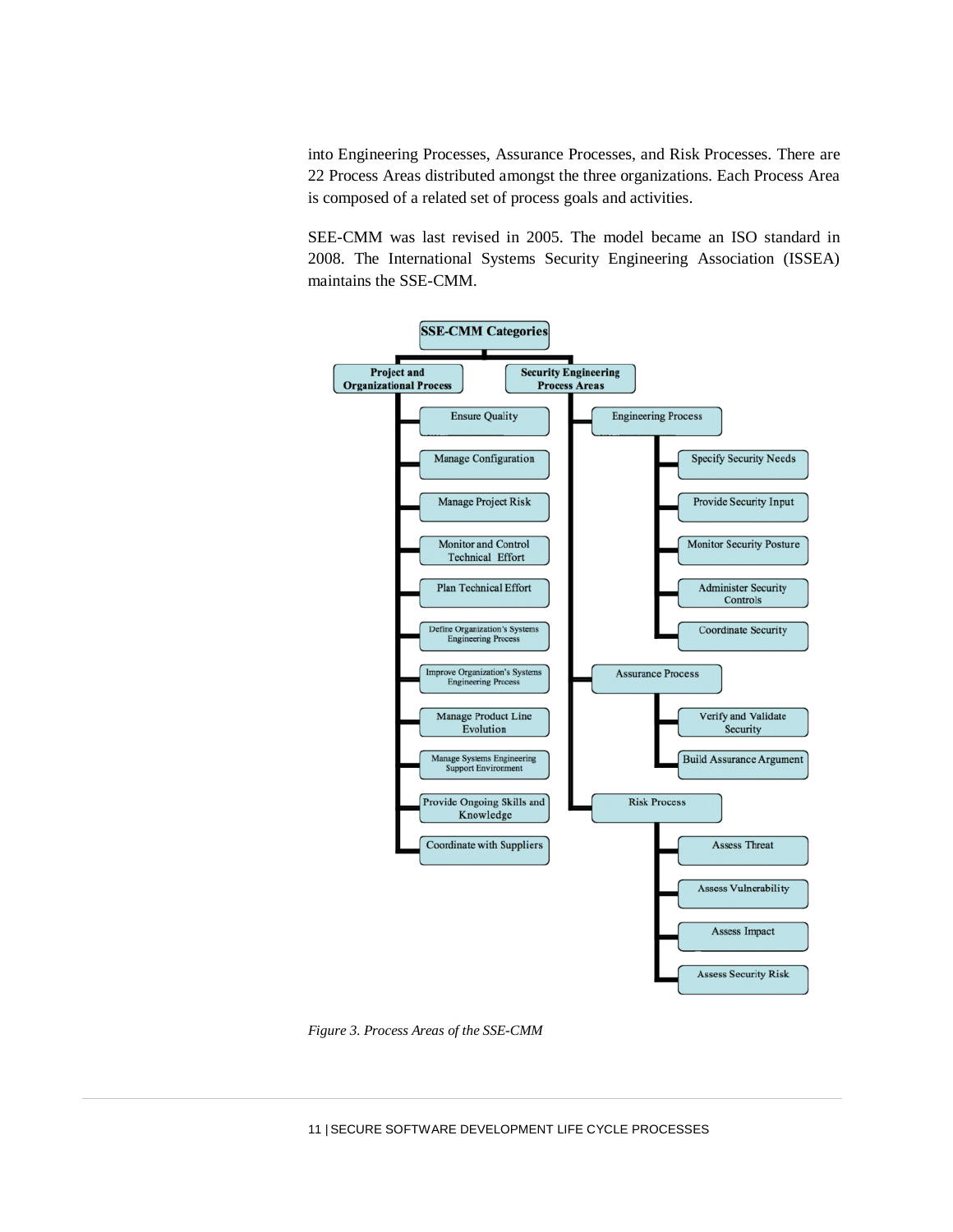#### **Microsoft's Trustworthy Computing Security Development Lifecycle**

The Trustworthy Computing Security Development Lifecycle (or SDL) is a process that Microsoft has adopted for the development of software that needs to withstand security attacks [Lipner 05]. The process adds a series of securityfocused activities and deliverables to each phase of Microsoft's software development process. These security activities and deliverables include definition of security feature requirements and assurance activities during the requirements phase, threat modeling for security risk identification during the software design phase, the use of static analysis code-scanning tools and code reviews during implementation, and security focused testing, including Fuzz testing, during the testing phase. An extra security push includes a final code review of new as well as legacy code during the verification phase. Finally, during the release phase, a final security review is conducted by the Central Microsoft Security team, a team of security experts who are also available to the product development team throughout the development life cycle, and who have a defined role in the overall process.

Microsoft has augmented the SDL with mandatory security training for its software development personnel, with security metrics, and with available security expertise via the Central Microsoft Security team. Microsoft is reporting encouraging results from products developed using the SDL, as measured by the number of critical and important security bulletins issued by Microsoft for a product after its release.

The book titled The Security Development Lifecycle [Howard 06] further expands information about SDL from the article referenced above. Emphasis is given to the approach an organization must use for effective adoption of SDL. Management commitment to improved product security is essential. In addition to training developers and designing and building the product with appropriate security, the SDL incorporates planning for security failures after release so the organization is ready to swiftly correct unforeseen problems. The SDL is articulated as a 12 stage process as follows:

Stage 0: Education and Awareness Stage 1: Project Inception Stage 2: Define and Follow Design Best Practices Stage 3: Product Risk Assessment Stage 4: Risk Analysis Stage 5: Creating Security Documents, Tools, and Best Practices for Customers Stage 6: Secure Coding Policies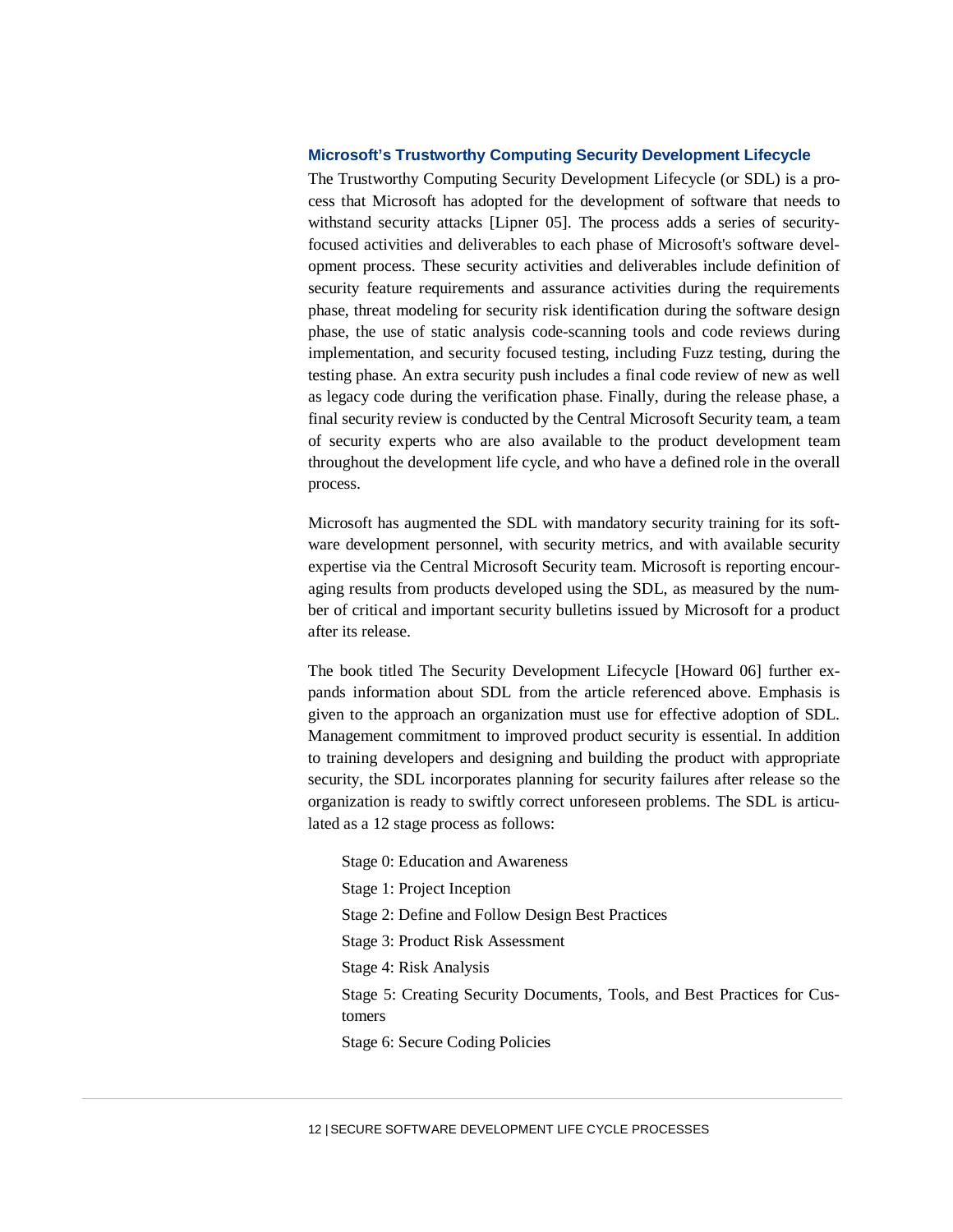Stage 7: Secure Testing Policies Stage 8: The Security Push Stage 9: The Final Security Review Stage 10: Security Response Planning Stage 11: Product Release Stage 12: Security Response Execution

#### **Team Software Process for Secure Software Development (TSP)**

The Software Engineering Institute's (SEI) Team Software Process (TSP) provides a framework, a set of processes, and disciplined methods for applying software engineering principles at the team and individual level. Software produced with the TSP has one or two orders of magnitude fewer defects than software produced with current practices—that is, 0 to .1 defects per thousand lines of code, as opposed to 1 to 2 defects per thousand lines of code.

TSP for Secure Software Development (TSP-Secure) extends the TSP to focus more directly on the security of software applications. The TSP-Secure project is a joint effort of the SEI's TSP initiative and the SEI's CERT program. The principal goal of the project is to develop a TSP-based method that can predictably produce secure software. TSP-Secure addresses secure software development in three ways. First, since secure software is not built by accident, TSP-Secure addresses planning for security. Also, since schedule pressures and people issues get in the way of implementing best practices, TSP-Secure helps to build selfdirected development teams and then put these teams in charge of their own work. Second, since security and quality are closely related, TSP-Secure helps manage quality throughout the product development life cycle. Finally, since people building secure software must have an awareness of software security issues, TSP-Secure includes security awareness training for developers.

Teams using TSP-Secure build their own plans. Initial planning is conducted in a series of meetings called a project launch, which takes place over a three- to four-day period. The launch is led by a qualified team coach. In a TSP-Secure launch, the team reaches a common understanding of the security goals for the work and the approach they will take to do the work, produces a detailed plan to guide the work, and obtains management support for the plan. Typical tasks included in the plan are identifying security risks, eliciting and defining security requirement, secure design, secure design and code reviews, and use of static analysis tools, unit tests, and fuzz testing. (Fuzz testing involves sending random inputs to external program interfaces during black-box testing. The term origi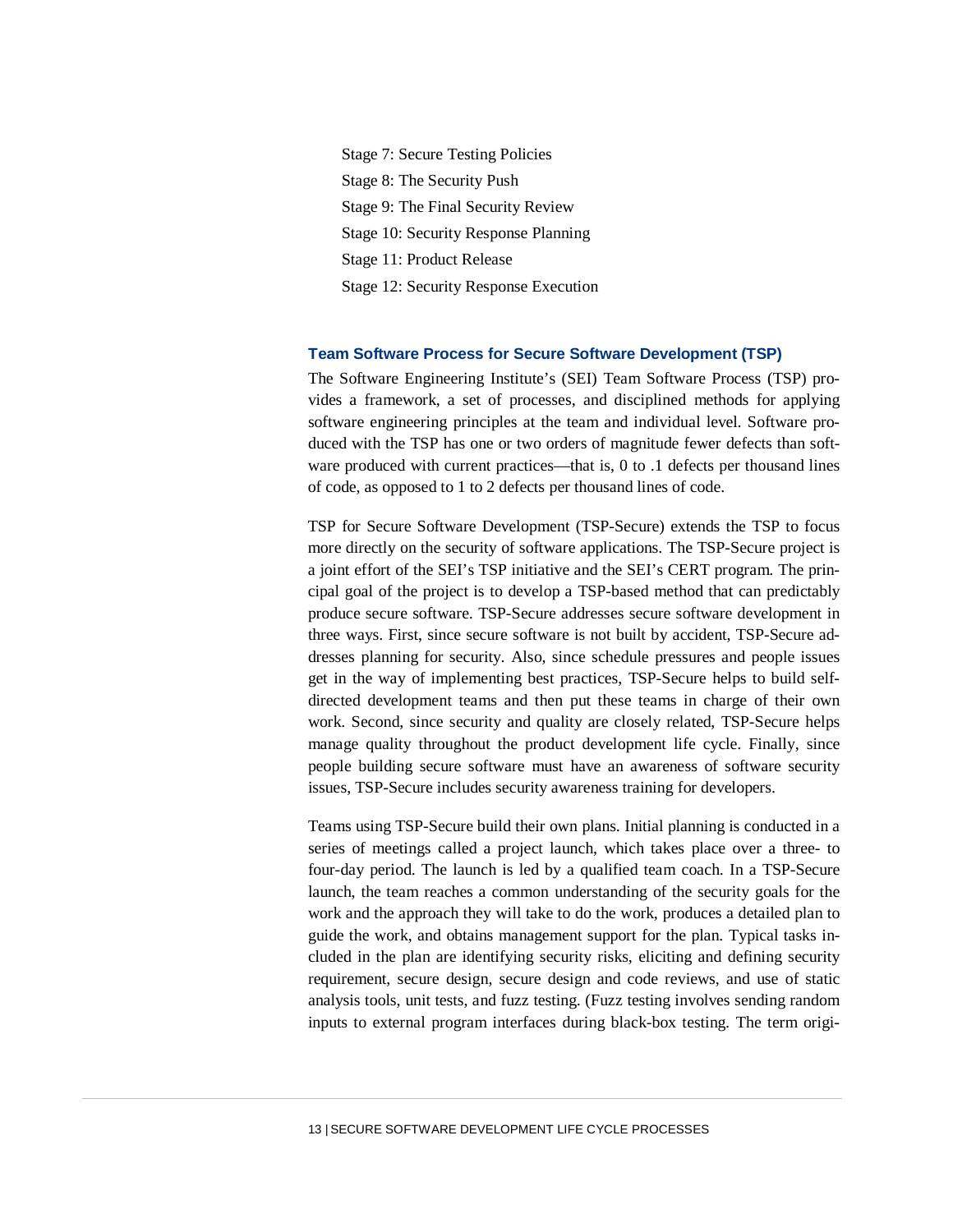nates from the fuzz testing application that was developed and is maintained by the University of Wisconsin [Fuzz 06, Michael 05]).

Each team member of a TSP-Secure team selects at least one of nine standard team member roles (roles can be shared). One of the defined roles is a Security Manager role. The Security Manager leads the team in ensuring that product requirements, design, implementation, reviews, and testing address security; ensuring that the product is statically and dynamically assured; providing timely analysis and warning on security problems; and tracking any security risks or issues to closure. The security manager works with external security experts when needed.

After the launch, the team executes its plan and ensures that all security-related activities are taking place. Security status is presented and discussed during every management status briefing.

Visits to web sites such as the SANS Institute's Top 20 list of security vulnerabilities, the MITRE Common Vulnerabilities and Exposures (CVE) site, the US-CERT Technical Cyber Security Alerts site, and the Microsoft Security Advisory site show that common software defects are the leading cause of security vulnerabilities (buffer overflows have been the most common software defect leading to security vulnerabilities) [Microsoft 06, MITRE 06, SANS 05, US-CERT 05]. Therefore, The TSP-Secure quality management strategy is to have multiple defect removal points in the software development life cycle. The more defect removal points there are, the more likely one is to find problems right after they are introduced, enabling problems to be more easily fixed and the root cause to be more easily determined and addressed.

Each defect removal activity can be thought of as a filter that removes some percentage of defects that can lead to vulnerabilities from the software product (see Figure 4). The more defect removal filters there are in the software development life cycle, the fewer defects that can lead to vulnerabilities will remain in the software product when it is released. More importantly, early measurement of defects enables the organization to take corrective action early in the software development life cycle.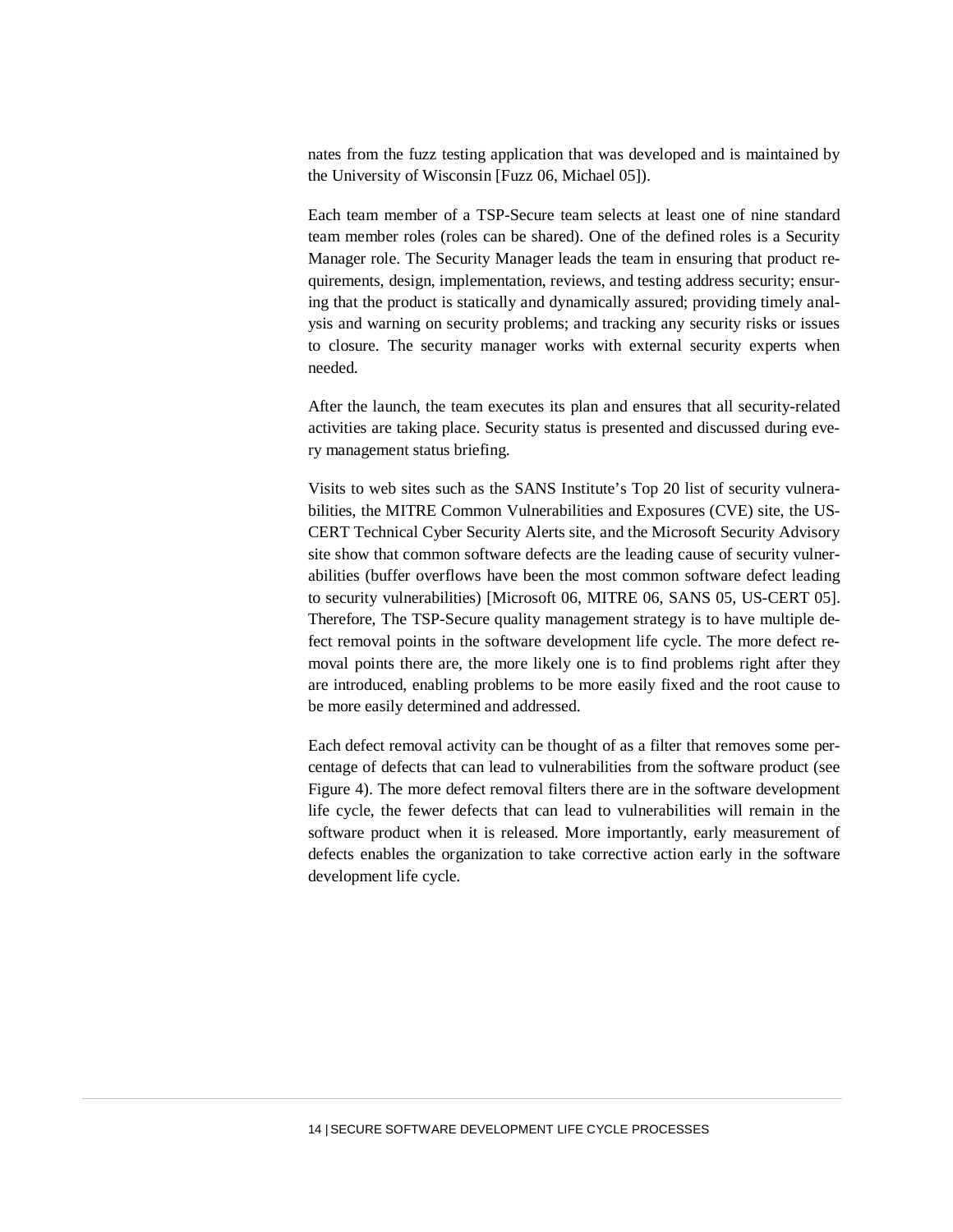

*Figure 4. Vulnerability Removal Filters*

Each time defects are removed, they are measured. Every defect removal point becomes a measurement point. Defect measurement leads to something even more important than defect removal and prevention: it tells teams where they stand against their goals, helps them decide whether to move to the next step or to stop and take corrective action, and indicates where to fix their process to meet their goals.

The team considers the following questions when managing defects:

- What type of defects lead to security vulnerabilities?
- Where in the software development life cycle should defects be measured?
- What work products should be examined for defects?
- What tools and methods should be used to measure the defects?
- How many defects can be removed at each step?
- How many estimated defects remain after each removal step?

TSP-Secure includes training for developers, managers, and other team members.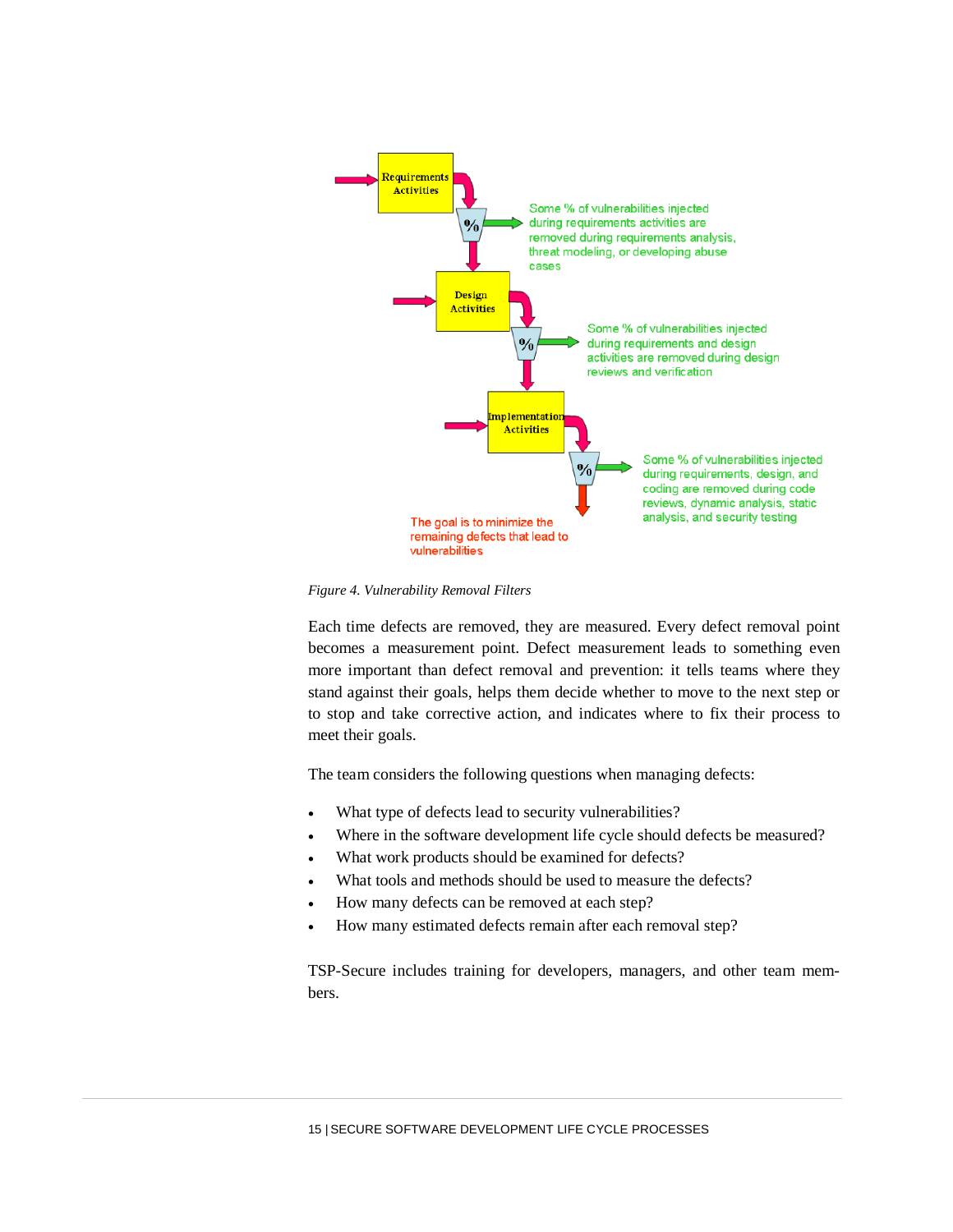## **Correctness by Construction**

The Correctness by Construction methodology of Praxis High Integrity Systems is a process for developing high-integrity software [Hall 02]. It has been used to develop safety-critical and security-critical systems with a great degree of success [Ross 05]. It delivers software with very low defect rates by rigorously eliminating defects at the earliest possible stage of the process. The process is based on the following tenets: do not introduce errors in the first place, and remove any errors as close as possible to the point that they are introduced.

The process is based on the strong belief that each step should serve a clear purpose and be carried out using the most rigorous techniques available to address that particular problem. In particular, the process almost always uses formal methods to specify behavioral, security, and safety properties of the software. There is a belief that only by using formality can the necessary precision be achieved.

The seven key principles of Correctness by Construction are

- 1. Expect requirements to change. Changing requirements are managed by adopting an incremental approach and paying increased attention to design to accommodate change. Apply more rigor, rather than less, to avoid costly and unnecessary rework.
- 2. Know why you're testing. Recognize that there are two distinct forms of testing, one to build correct software (debugging) and another to show that the software built is correct (verification). These two forms of testing require two very different approaches.
- 3. Eliminate errors before testing. Better yet, deploy techniques that make it difficult to introduce errors in the first place. Testing is the second most expensive way of finding errors. The most expensive is to let your customers find them for you.
- 4. Write software that is easy to verify. If you don't, verification and validation (including testing) can take up to 60% of the total effort. Coding typically takes only 10%. Even doubling the effort on coding will be worthwhile if it reduces the burden of verification by as little as 20%.
- 5. Develop incrementally. Make very small changes, incrementally. After each change, verify that the updated system behaves according to its updated specification. Making small changes makes the software much easier to verify.
- 6. Some aspects of software development are just plain hard. There is no silver bullet. Don't expect any tool or method to make everything easy. The best tools and methods take care of the easy problems, allowing you to focus on the difficult problems.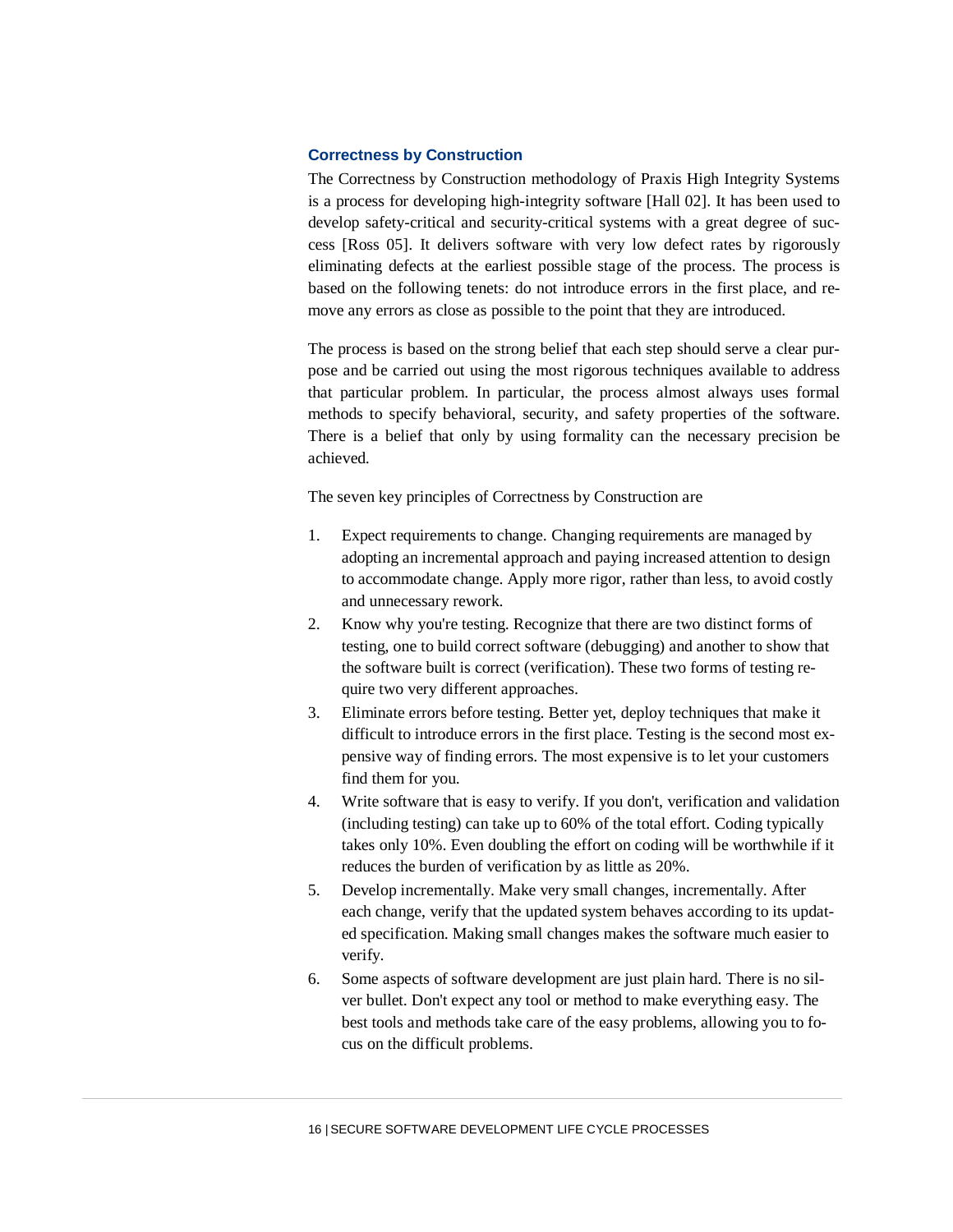- 7. Software is not useful by itself. The executable software is only part of the picture. It is of no use without user manuals, business processes, design documentation, well-commented source code, and test cases. These should be produced as an intrinsic part of the development, not added at the end. In particular, recognize that design documentation serves two distinct purposes:
	- − To allow the developers to get from a set of requirements to an implementation. Much of this type of documentation outlives its usefulness after implementation.
	- − To allow the maintainers to understand how the implementation satisfies the requirements. A document aimed at maintainers is much shorter, cheaper to produce and more useful than a traditional design document.

Correctness by Construction is one of the few secure SDLC processes that incorporate formal methods into many development activities. Where appropriate, formal specification languages such as Z are used to specify functional behavior and security properties. The SPARK programming language (a design-bycontract subset of Ada) is often used to facilitate deep and constructive static verification. More details about this approach are available in the BSI article Correctness by Construction.

# **Agile Methods**

Over the past few years, a new family of software engineering methods has started to gain acceptance amongst the software development community. These methods, collectively called Agile Methods, conform to the Agile Manifesto [Agile 01], which states:

*"We are uncovering better ways of developing software by doing it and helping others do it. Through this work we have come to value:*

- *Individuals and interactions over processes and tools*
- *Working software over comprehensive documentation*
- *Customer collaboration over contract negotiation*
- *Responding to change over following a plan*

# *That is, while there is value in the items on the right, we value the items on the left more."*

The individual Agile methods include Extreme Programming (the most well known), Scrum, Lean Software Development, Crystal Methodologies, Feature Driven Development, and Dynamic Systems Development Methodology. While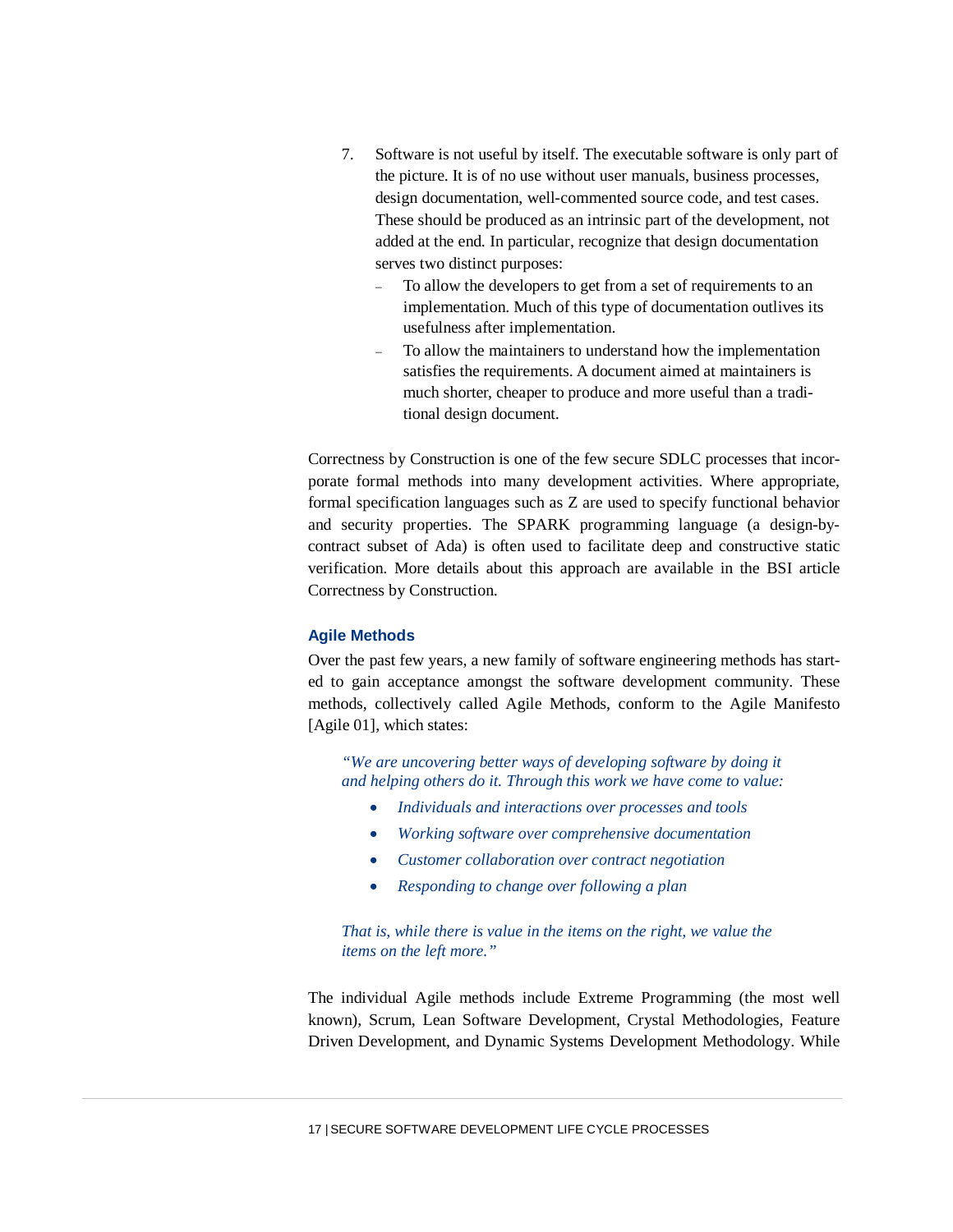there are many differences between these methodologies, they are based on some common principles, such as short development iterations, minimal design upfront, emergent design and architecture, collective code ownership and ability for anyone to change any part of the code, direct communication and minimal or no documentation (the code is the documentation), and gradual building of test cases. Some of these practices are in direct conflict with secure SDLC processes. For example, a design based on secure design principles that addresses security risks identified during an up front activity such as Threat Modeling is an integral part of most secure SDLC processes, but it conflicts with the emergent requirements and emergent design principles of Agile methods.

In their article "Towards Agile Security Assurance," Beznosov and Kruchten address this issue and make some proposals as to how security assurance activities could be merged into Agile development methods [Beznosov 05]. They created a table that shows the compatibility of common security assurance activities with Agile methods. Table 1 (replicated here with permission from the authors) shows that almost 50% of traditional security assurance activities are not compatible with Agile methods (12 out of 26), less than 10% are natural fits (2 out of 26), about 30% are independent of development method, and slightly more than 10% (4 out of 26) could be semi-automated and thus integrated more easily into the Agile methods.

|                     | Security assurance method or technique                | Match (2) | Independent<br>(8) | Semi-<br>automated<br>(4) | <b>Mismatch</b><br>(12) |
|---------------------|-------------------------------------------------------|-----------|--------------------|---------------------------|-------------------------|
| <b>Requirements</b> | Guidelines                                            |           | X                  |                           |                         |
|                     | <b>Specification Analysis</b>                         |           |                    |                           | X                       |
|                     | Review                                                |           |                    |                           | X                       |
| <b>Design</b>       | Application of specific architec-<br>tural approaches |           | X                  |                           |                         |
|                     | Use of secure design princi-<br>ples                  |           | X                  |                           |                         |
|                     | Formal validation                                     |           |                    |                           | X                       |
|                     | Informal validation                                   |           |                    |                           | X                       |
|                     | Internal review                                       | X         |                    |                           |                         |
|                     | <b>External review</b>                                |           |                    |                           | X                       |
| Implementation      | Informal requirements tracea-<br>bility               |           |                    |                           | X                       |
|                     | Requirements testing                                  |           |                    | X                         |                         |
|                     | Informal validation                                   |           |                    |                           | X                       |

*Table 1. Agile Methods Compatibility with Security Assurance Practices*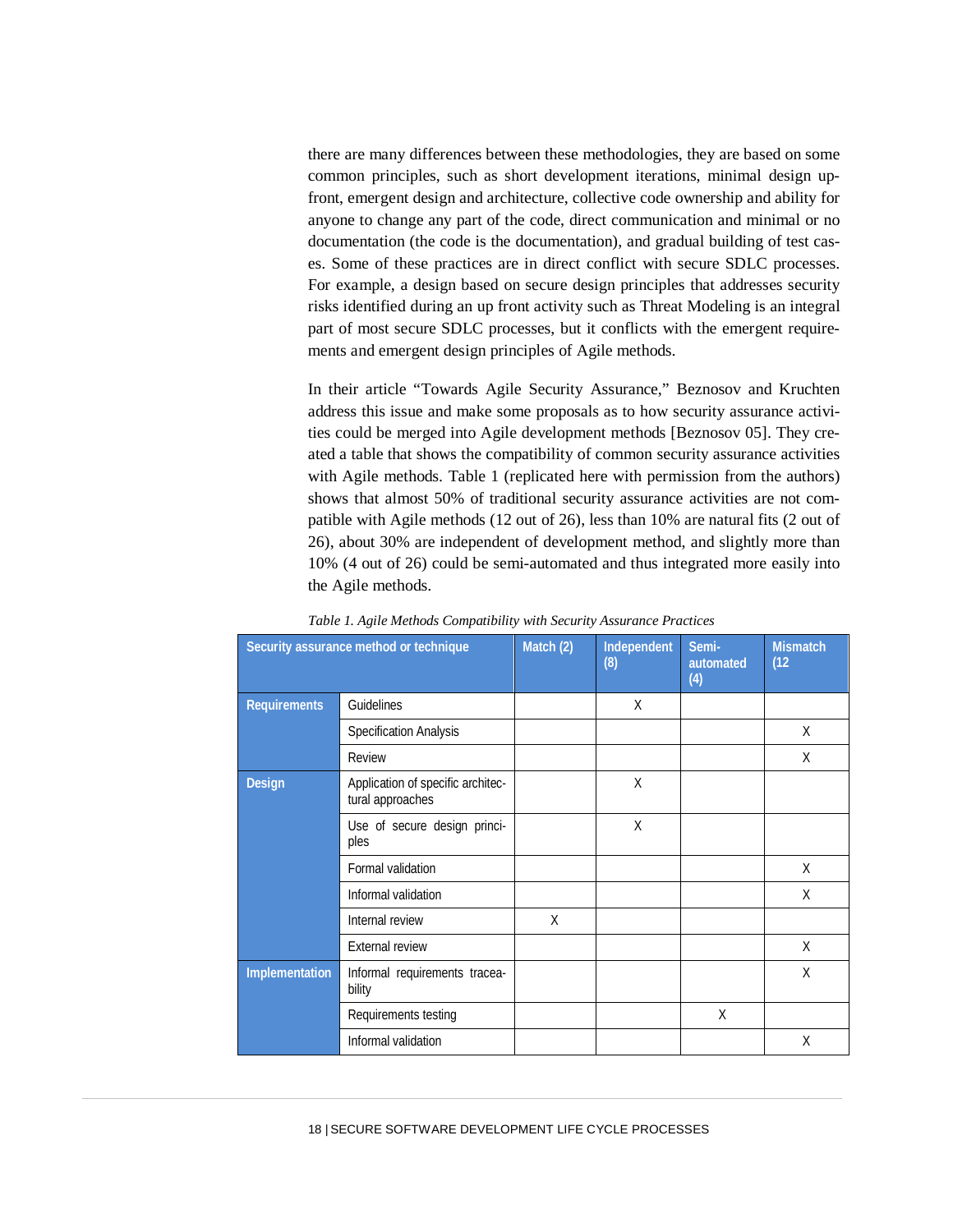| Formal validation                               |   |   |   | X |
|-------------------------------------------------|---|---|---|---|
| Security testing                                |   |   | X |   |
| Vulnerability and penetration<br>tsting         |   |   | X |   |
| Test depth analysis                             |   |   |   | X |
| Security static analysis                        |   |   | X |   |
| High-level programming lan-<br>guages and tools |   | X |   |   |
| Adherence to implementation<br>standards        |   | X |   |   |
| Use of version control and<br>change tracking   |   | X |   |   |
| Change authorization                            |   |   |   | X |
| Integration procedures                          |   | X |   |   |
| Use of product generation<br>tools              |   | X |   |   |
| Internal review                                 | X |   |   |   |
| <b>External review</b>                          |   |   |   | X |
| Security evaluation                             |   |   |   | X |

Others have started to explore the integration of security assurance with Agile Methods [Beznosov 04, Poppendieck 02, Wayrynen 04].

The Agile Security Forum was initiated in 2005 to provide a focal point for industry-wide collaboration. Additional information about the Forum, as well as other papers expanding on the approaches to security being taken in conjunction with Agile, is available on the Forum website.

# **THE COMMON CRITERIA**

Canada, France, Germany, the Netherlands, United Kingdom, and the United States released a jointly developed security evaluation standard in January 1996. This standard is known as the "Common Criteria for Information Technology Security Evaluation" (CCITSE) but is more often referred to as the "Common Criteria" (CC) [CC 05]. The CC has become the dominant security evaluation framework and is now an international standard, ISO/IEC 15408.

The CC is documented in three sections. The introduction section describes the history, purpose, and the general concepts and principles of security evaluation and describes the model of evaluation. The second section describes a set of se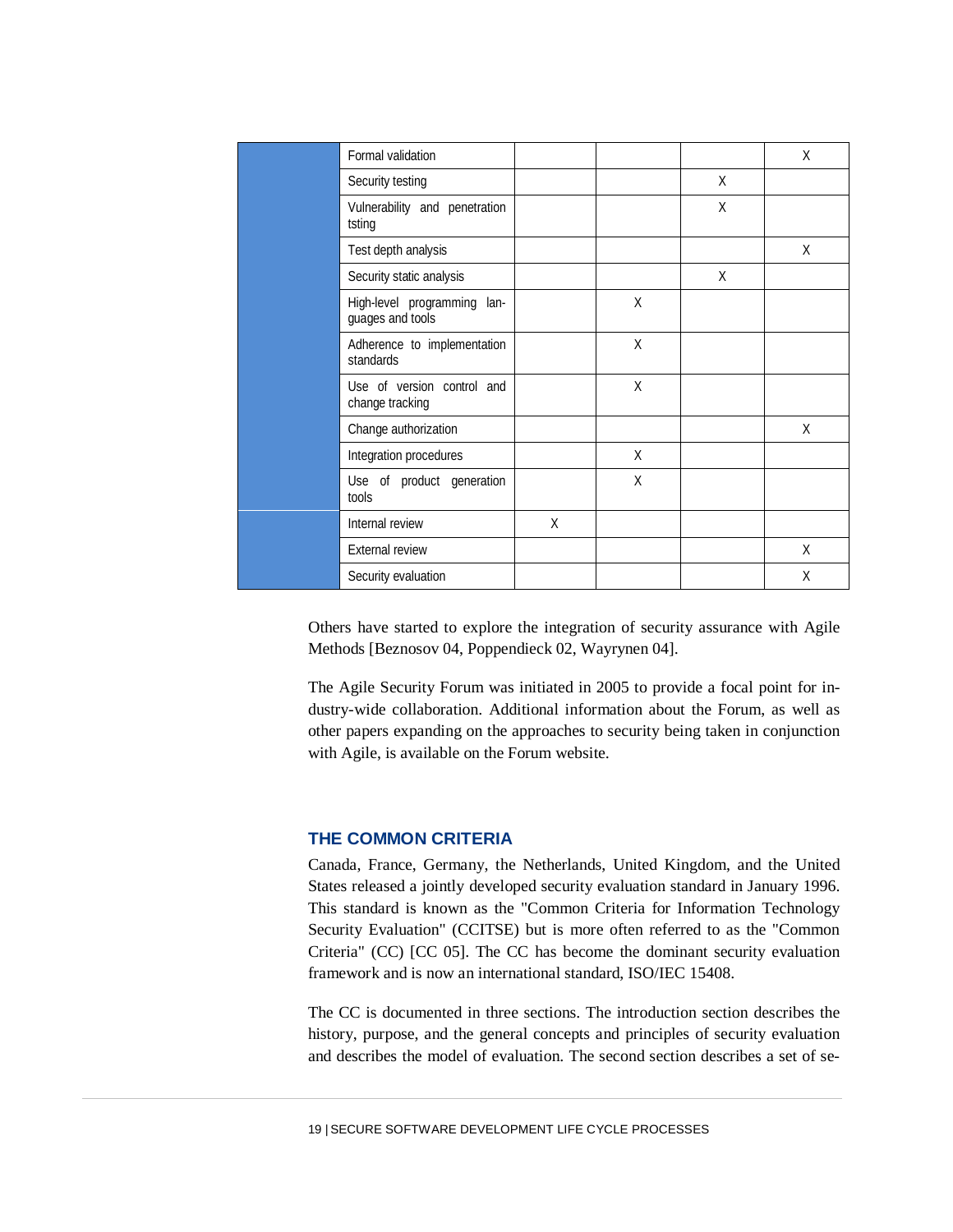curity functional requirements that users of products may want to specify and that serve as standard templates for security functional requirements. The functional requirements are catalogued and classified, basically providing a menu of security functional requirements product users may select from. The third section of the document includes security assurance requirements, which includes various methods of assuring that a product is secure. This section also defines seven pre-defined sets of assurance requirements called the Evaluation Assurance Levels (EALs).

There are two artifacts that must be created to go through a CC evaluation: a Protection Profile (PP) and a Security Target (ST). Both documents must be created based on specific templates provided in the CC. A Protection Profile identifies the desired security properties (user security requirements) of a product type. Protection Profiles can usually be built by selecting appropriate components from section two of the CC, since chances are the user requirements for the type of product being built already exists. Protection Profiles are an implementationindependent statement of security needs for a product type (for example, firewalls). Protection Profiles can include both the functional and assurance requirements for the product type. A Security Target (ST) is an implementationdependent statement of security needs for a specific product.

The Protection Profiles and the Security Target allow the following process for evaluation

- 1. An organization that wants to acquire or develop a particular type of security product defines their security needs using a Protection Profile. The organization then has the PP evaluated, and publishes it.
- 2. A product developer takes this Protection Profile, writes a Security Target that is compliance with the PP, and has this Security Target evaluated.
- 3. The product developer then builds a TOE (or uses an existing one) and has this evaluated against the Security Target.

The seven evaluation levels are

- 1. Evaluation assurance level 1 (EAL1) functionally tested
- 2. Evaluation assurance level 2 (EAL2) structurally tested
- 3. Evaluation assurance level 3 (EAL3) methodically tested and checked
- 4. Evaluation assurance level 4 (EAL4) methodically designed, tested, and reviewed
- 5. Evaluation assurance level 5 (EAL5) semi-formally designed and tested
- 6. Evaluation assurance level 6 (EAL6) semi-formally verified design and tested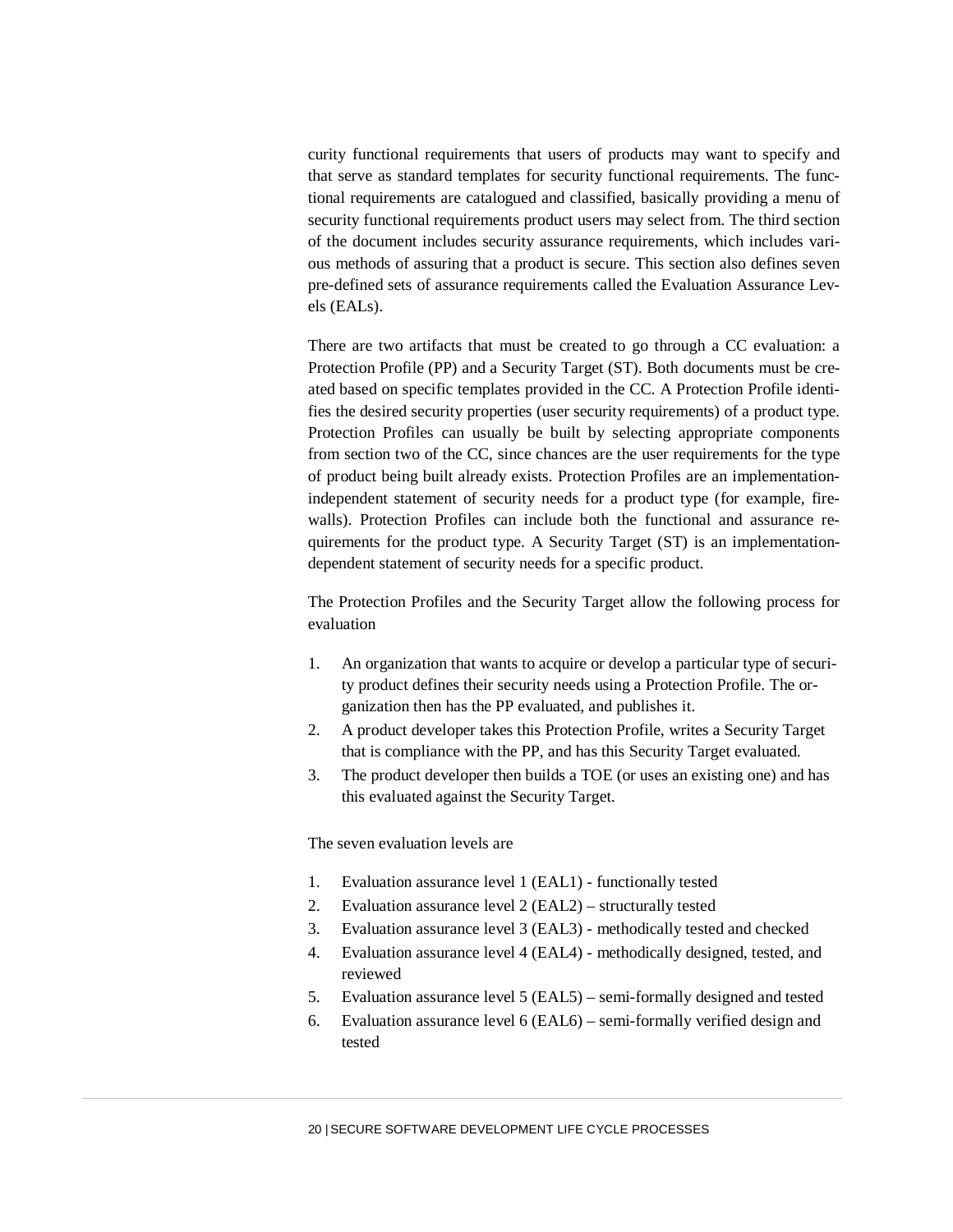7. Evaluation assurance level 7 (EAL7) - formally verified design and tested

The Common Criteria Evaluation and Validation Scheme (CCEVS) is administered in the United States by The National Institute of Standards and Technology (NIST) and the National Security Agency (NSA) under the National Information Assurance Partnership (NIAP). A list of validated products and their associated EAL level is kept up-to-date on the CCEVS website.

The Common Criteria is an internationally recognized standard. Information about the working groups and products internationally verified is available on the Common Criteria website.

# **SOFTWARE ASSURANCE MATURITY MODEL**

A beta release of the Software Assurance Maturity Model (SAMM) came out in August 2008, and the official version 1.0 was just released in March 2009. This model was developed to aid organizations in formulating and implementing a strategy for software security. It is maintained through the OpenSAMM Project as part of the Open Web Application Security Project (OWASP). This model is designed to be tailored to the specific risk environment each organization faces. Available resources for this model [Chandra 09b] are designed to aid in the following:

- evaluation of an organization's existing software security program
- development of a balanced software security program using well-defined iterations
- demonstration of improvement of a security assurance program
- definition and measurement of security-related activities within an organization

SAMM is an open project that provides freely available content that is not vendor specific.

The model hubs on four core business functions that are involved in software development:

- Governance: processes and activities related to the way in which an organization manages its software development
- Construction: processes and activities related to the way an organization defines the goals for and the creation of software within development projects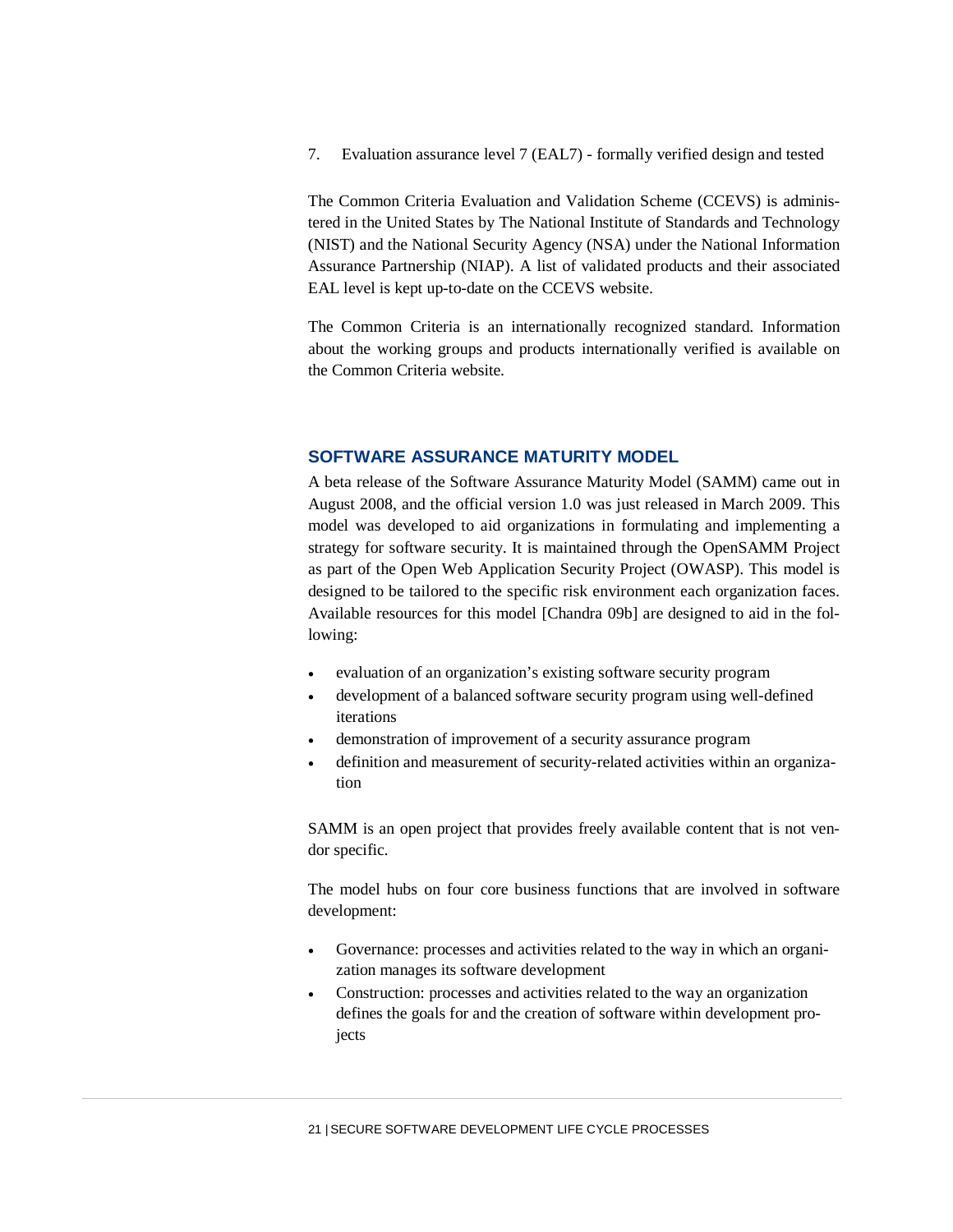- Verification: processes and activities related to the way an organization validates and tests artifacts created throughout software development
- Deployment: processes and activities related to the way an organization manages the operational release of software it creates to a runtime environment

The specific practice areas within each business function are listed in Table 2. A maturity level structure has been identified for each practice as follows:

- Maturity Level 0: starting point where activities in the practice are largely unfulfilled
- Maturity Level 1: practice area activities and processes are understood to an initial extent, but fulfillment is ad hoc
- Maturity Level 2: practice efficiency and/or effectiveness is increasing
- Maturity Level 3: practice area activities and processes are comprehensive, indicating full scale mastery of the area

## *Table 2. SAMM Structure*

| Governance                  | Construction                 | Verification            | Deployment                      |
|-----------------------------|------------------------------|-------------------------|---------------------------------|
| <b>Strategy and Metrics</b> | <b>Threat Assessment</b>     | Design Review           | <b>Vulnerability Management</b> |
| Policy and Compliance       | <b>Security Requirements</b> | Code Review             | <b>Environment Hardening</b>    |
| Education & Guidance        | Secure Architecture          | <b>Security Testing</b> | <b>Operational Enablement</b>   |

At this point in time, the model is too new to have reported usage results.

# **SOFTWARE SECURITY FRAMEWORK**

Citigal and Fortify have partnered to develop the Software Security Framework (SSF). The structure of SSF was initially built on the content of SAMM and adjusted based on review of development in a set of organizations addressing secure development [Chandra 09a]. The authors of SSF have articulated a Building Security In Maturity Model (BSIMM) based on their analysis of projects in a set of organizations [Chess 09].

Table 3 shows the SSF structure. There are twelve practices organized into four domains. The domains are

Governance: practices that help organize, manage, and measure a software security initiative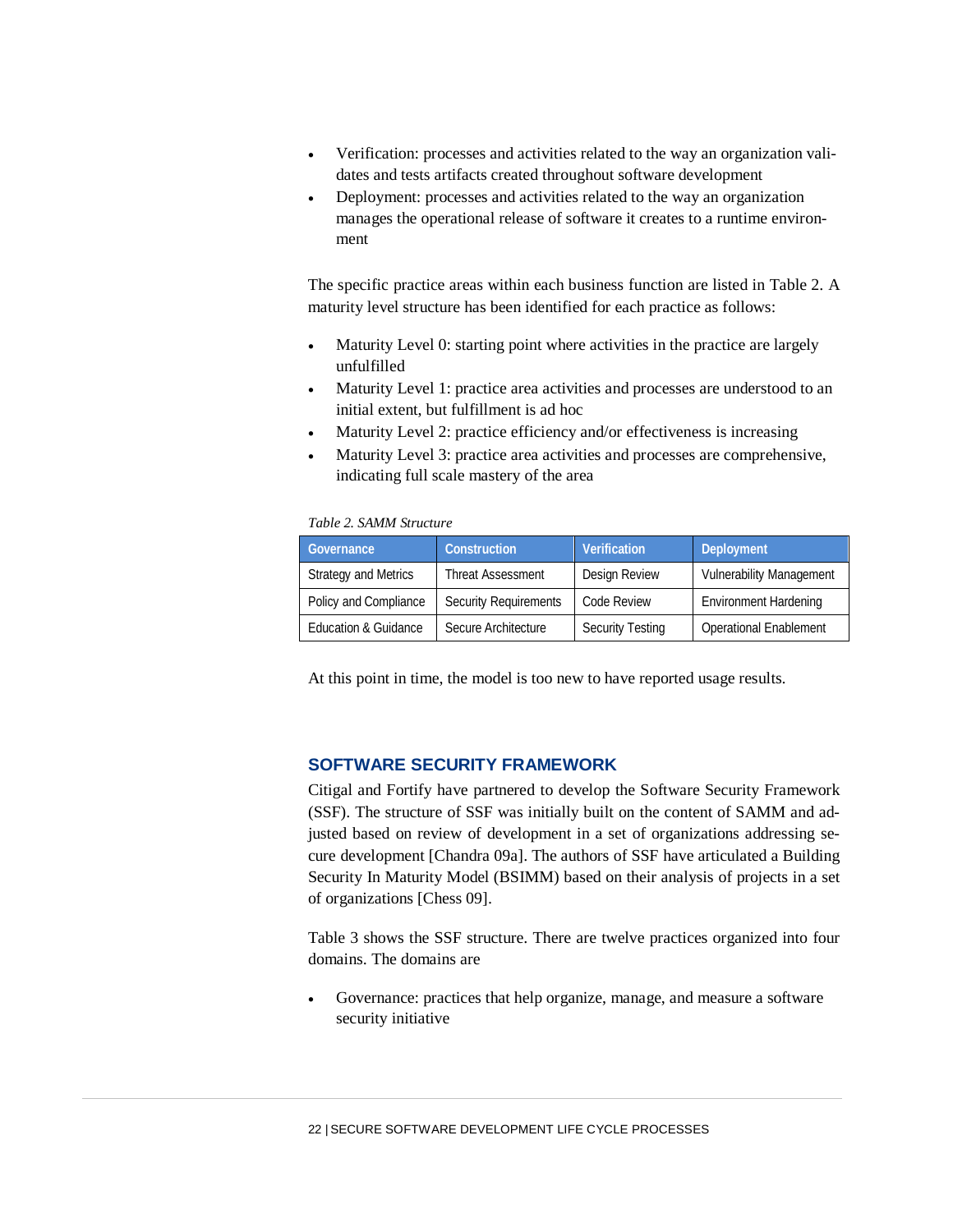- Intelligence: practices for collecting corporate knowledge used in carrying out software security activities throughout the organization
- SDL Touchpoints: practices associated with analysis and assurance of particular software development artifacts and processes
- Deployment: practices linked to network security and software maintenance organizations

#### *Table 3. SSF Domains and Practice Areas*

| Intelligence<br>Governance                          |                                              | <b>SDL Touchpoints</b>     | Deployment                                                                 |  |
|-----------------------------------------------------|----------------------------------------------|----------------------------|----------------------------------------------------------------------------|--|
| <b>Attack Models</b><br><b>Strategy and Metrics</b> |                                              | Architecture Analy-<br>sis | <b>Penetration Testing</b>                                                 |  |
| Compliance and Policy                               | Security Features and<br>Design              | Code Review                | Software Environment                                                       |  |
| Training                                            | <b>Standards</b><br>Re-<br>and<br>quirements | <b>Security Testing</b>    | <b>Configuration Management</b><br>Vulnerability<br>Man-<br>and<br>agement |  |

The practice areas group 110 activities that were identified in actual use within the nine organizations studied to develop SSF, though not all were used in any one organization. Nine activities were consistently reported in all of the studied organizations. These are listed in Table 4 [Chess 09].

| Table 4. Activities Addressed in All SSF Reviewed Organizations |  |  |
|-----------------------------------------------------------------|--|--|
|-----------------------------------------------------------------|--|--|

| <b>What</b>                                                                               | <b>How</b>                                                                                                                                             |
|-------------------------------------------------------------------------------------------|--------------------------------------------------------------------------------------------------------------------------------------------------------|
| Build organizational support                                                              | Create security related evangelism role/internal<br>marketing                                                                                          |
| Establish unified approach to address regulatory<br>and customer support needs            | Create security related policy                                                                                                                         |
| Promote an organizational culture of security                                             | Provide security awareness training                                                                                                                    |
| Describe the organization's specific security is-<br>sues                                 | Create/use content specific to company history                                                                                                         |
| Create security guidance through an articulation of<br>the security features of a product | Build and publish detailed information about secu-<br>rity features (authentication, role management,<br>key management, audit/log, crypto, protocols) |
| Establish organizational capability<br>in security<br>architecture                        | Have security architect experts lead architectural<br>and product functionality reviews                                                                |
| Evaluate the attacker perspective                                                         | Incorporate black box security tools into the quality<br>review process                                                                                |
| Identify organization-specific problem areas                                              | Apply pen testing using external experts                                                                                                               |
| Ensure a solid security infrastructure for software<br>development and validation         | Develop and test using appropriate host/network<br>security                                                                                            |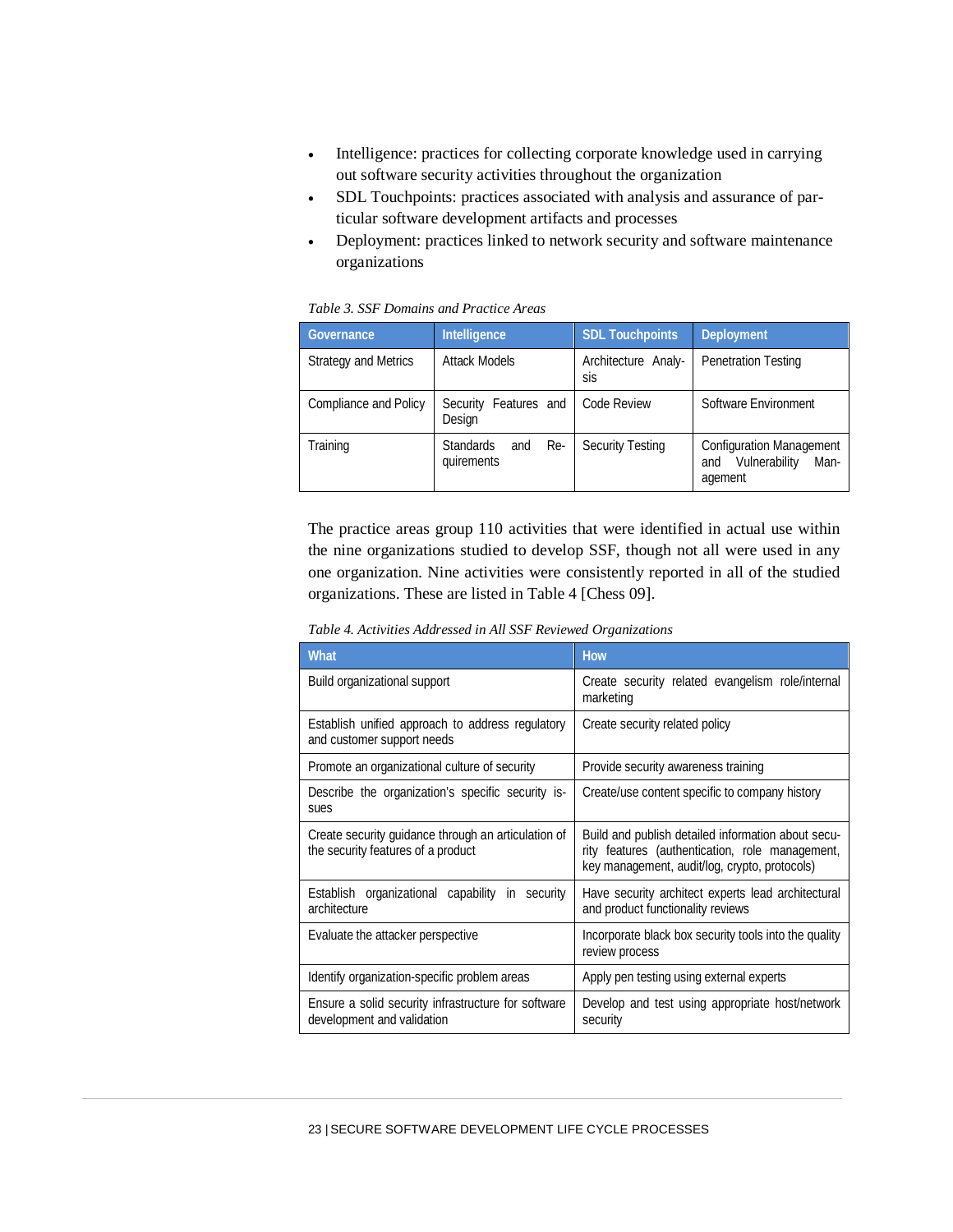# **SUMMARY**

Other key standards and methods that apply to developing secure software but have not been summarized in this technical note include

- ISO/IEC 15288 for System Life Cycle Processes, available from http://www.iso.org
- ISO/IEC 12207 for Software Life Cycle Processes, available from http://www.iso.org
- ISO/IEC 15026 for System and Software Integrity Levels, available from http://www.iso.org
- Cleanroom Software Engineering [Linger 94, Mills 87]

In conclusion, this survey of existing SDLC processes shows that several processes and methodologies which have been in broad use for many years could support secure software development. However, these were not designed specifically to address software security from the ground up. One of the major hurdles to instituting a comprehensive consideration of security in the SDLC has been the availability of security expertise for the developer as noted by Lipner in describing the first steps for Microsoft when instituting the Trustworthy Computing Initiative [Lipner 05]. Four years later, a survey by Forrester commissioned by Veracode indicates that most organizations (57%) still do not provide security training for developers [Veracode 09].

SSE-CMM, Trusted CMM, FAA-iCMM, Common Criteria, Correctness by Construction, and TSP Secure offered ways to address security within development but required security-knowledgeable resources within the process improvement group or that an organization adopt a different and more rigorous development approach. Few organizations were willing to embrace these changes.

Microsoft's Trustworthy Computing SDL was the first of a new group of life cycle approaches that seek to articulate the critical elements of security to be embedded within any existing development life cycle such that security is appropriately considered as part of normal development. Microsoft is reporting 60% fewer vulnerabilities in its operating systems released in 2008 than in 2002 [Mills 09].

The release of Version 1 of the Software Assurance Maturity Model and reports are the use of SSF in nine organizations indicate a new level of awareness of the value of embedding security into the SDLC. Organizations are showing increased response to security, but there is still a long way to go before considerations of security in the SDLC can be considered mainstream. The Veracode survey indicated 34% of the organizations included in the survey actively address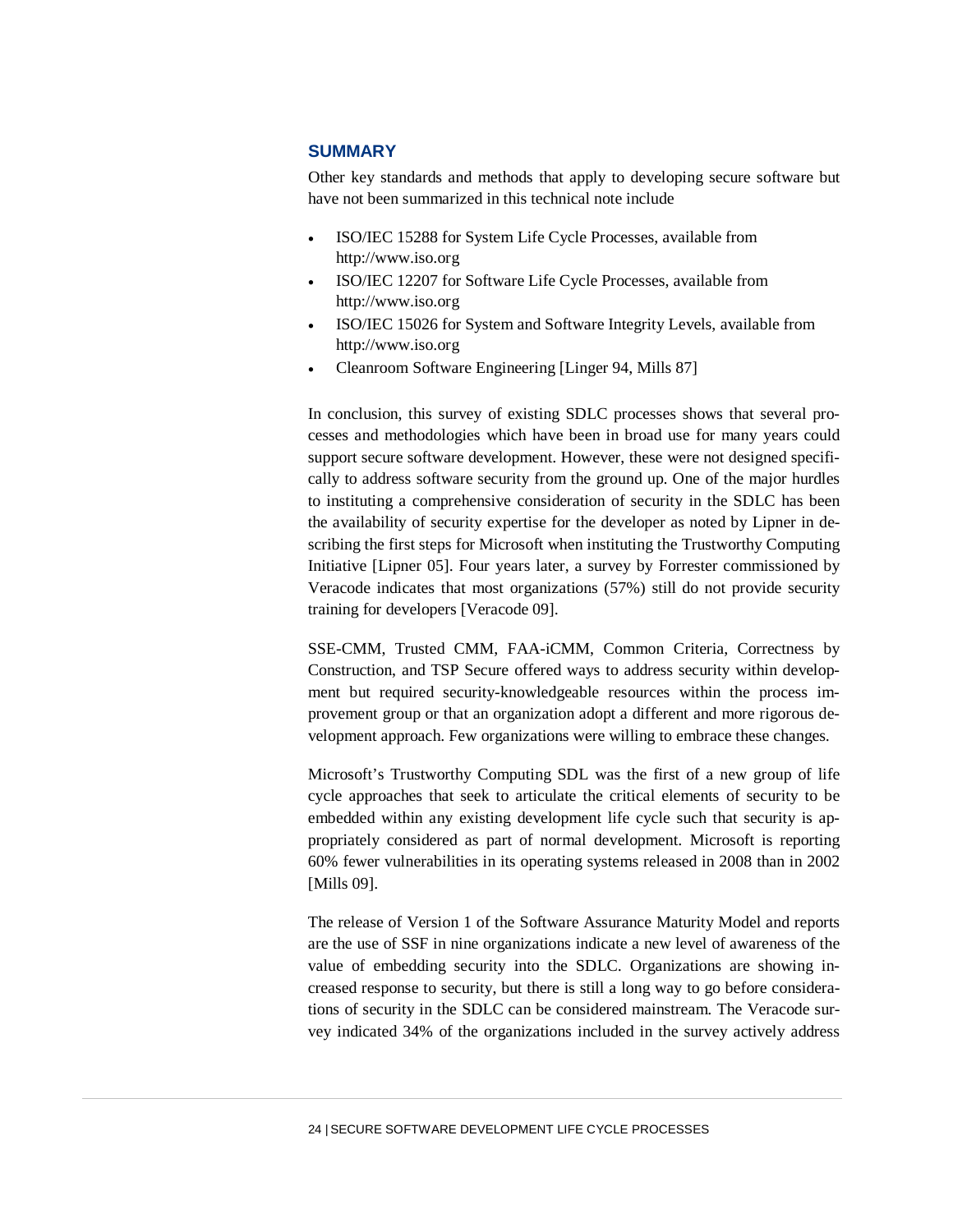security within the SDLC, but only 13% know the security quality of their business code [Veracode 09].

# **REFERENCES**

| [Agile 01]                  | Agile Alliance. Manifesto for Agile Software Development (2005).                                                                                                                                                                                                                             |
|-----------------------------|----------------------------------------------------------------------------------------------------------------------------------------------------------------------------------------------------------------------------------------------------------------------------------------------|
| [Beznosov<br>04             | Beznosov, Konstantin. "Extreme Security Engineering: On Employing XP Practices to<br>Achieve 'Good Enough Security' without Defining It." First ACM Workshop on Busi-<br>ness Driven Security Engineering (BizSec). Fairfax, VA, Oct. 31, 2003.                                              |
| [Beznosov<br>05             | Beznosov, Konstantin & Kruchten, Phillipe. "Towards Agile Security Assurance," 47-<br>54. Proceedings of the 2004 Workshop on New Security Paradigms. White Point<br>Beach Resort, Nova Scotia, Canada, September 20-23, 2004. New York, NY: Asso-<br>ciation for Computing Machinery, 2005. |
| [CC 05]                     | The Common Criteria Portal (2005).                                                                                                                                                                                                                                                           |
| [Chandra<br>09a             | Chandra, Pravir. "What's up with the other model?" OpenSAMM, March 6, 2009.                                                                                                                                                                                                                  |
| [Chandra<br>09 <sub>b</sub> | Chandra, Pravir. "Software Assurance Maturity Model," Version 1.0.<br>http://www.opensamm.org                                                                                                                                                                                                |
| [Chess 09]                  | Chess, B., McGraw, G., & Migues, S. "Confessions of a Software Security Alchemist."<br>InformIT, March 16, 2009.                                                                                                                                                                             |
| [CNSS 06]                   | Committee on National Security Systems. National Information Assurance Glossary<br>(CNSS Instruction No. 4009), June 2006.                                                                                                                                                                   |
| [Fuzz 06]                   | University of Wisconsin Madison. Fuzz Testing of Application Reliability (2006).                                                                                                                                                                                                             |
| [Goldenson<br>03            | Goldenson, D. & Gibson, D. Demonstrating the Impact and Benefits of CMMI: An<br>Update and Preliminary Results (CMU/SEI-2003-SR-009, ADA418491). Pittsburgh,<br>PA: Software Engineering Institute, Carnegie Mellon University, 2003.                                                        |
| [Hall 02]                   | Hall, Anthony & Chapman, Roderick. "Correctness by Construction: Developing a<br>Commercial Secure System." IEEE Software 19, 1 (Jan./Feb. 2002): 18-25.                                                                                                                                     |
| [Herbsleb 94]               | Herbsleb, J., Carleton, A., Rozum, J., Siegel, J., & Zubrow, D. Benefits of CMM-<br>Based Software Process Improvement: Initial Results (CMU/SEI-94-TR-013,<br>ADA283848). Pittsburgh, PA: Software Engineering Institute, Carnegie Mellon Uni-<br>versity, 1994.                            |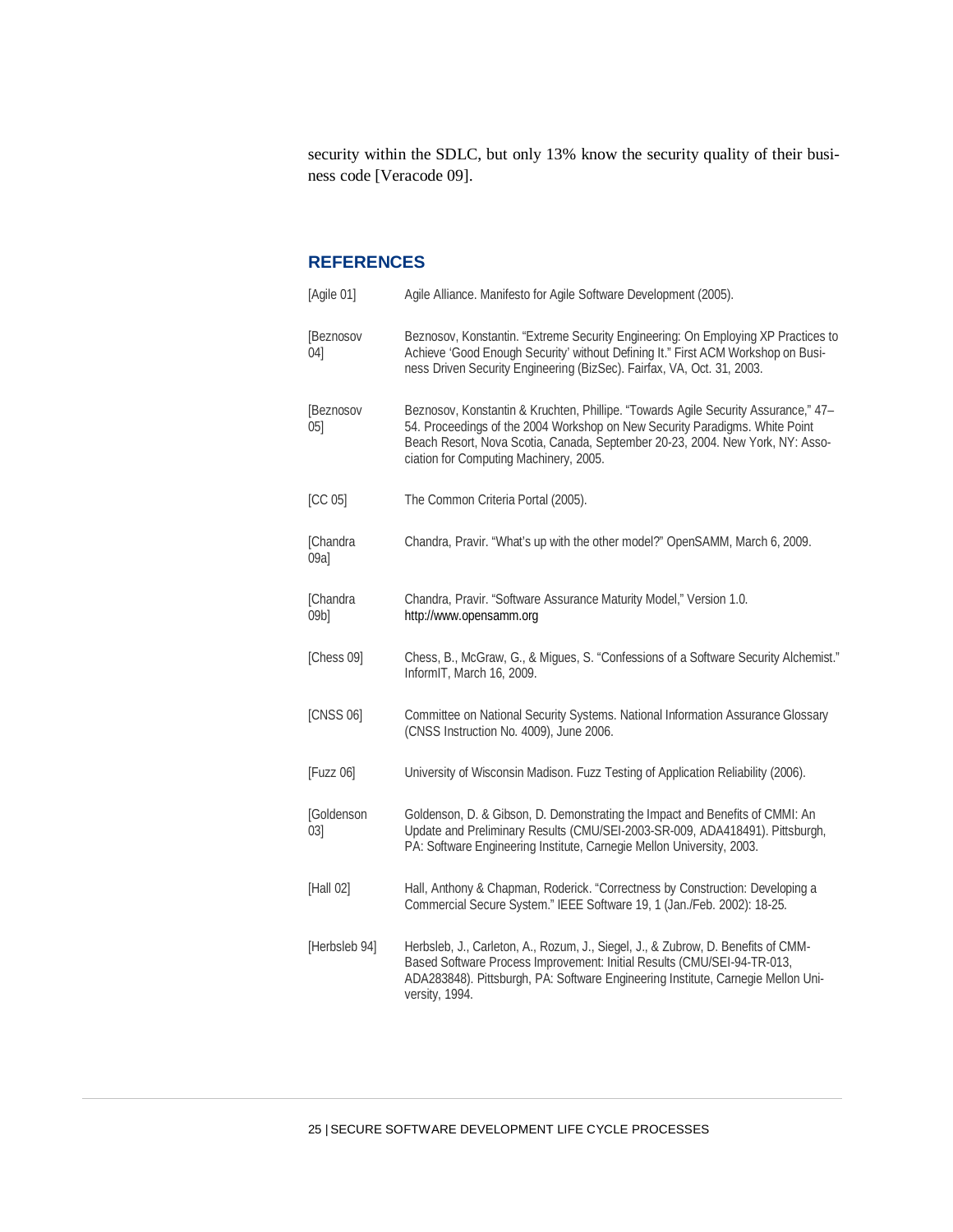| [Howard 06]        | Howard, Michael & Lipner, Steve. The Security Development Lifecycle. Microsoft<br>Press, 2006.                                                                                                                                                                             |
|--------------------|----------------------------------------------------------------------------------------------------------------------------------------------------------------------------------------------------------------------------------------------------------------------------|
| [Ibrahim 04]       | Ibrahim, L. et al. Safety and Security Extensions for Integrated Capability Maturity<br>Models. United States Federal Aviation Administration, 2004.                                                                                                                       |
| [IEEE 90]          | IEEE Standards Coordinating Committee. IEEE Standard Glossary of Software Engi-<br>neering Terminology (IEEE Std 610.12-1990). Los Alamitos, CA: IEEE Computer<br>Society, 1990 (ISBN 0738103918).                                                                         |
| [Kitson 95]        | Kitson, David H. "A Tailoring of the CMM for the Trusted Software Domain." Proceed-<br>ings of the Seventh Annual Software Technology Conference. Salt Lake City, Utah,<br>April 9-14, 1995.                                                                               |
| [Linger 94]        | Linger, R. C. "Cleanroom Process Model." IEEE Software 11, 2 (March 1994): 50-58.                                                                                                                                                                                          |
| [Lipner 05]        | Lipner, Steve & Howard, Michael. The Trustworthy Computing Security Development<br>Lifecycle (2005).                                                                                                                                                                       |
| [Michael 05]       | Michael, C. C. & Radosevich, Will. Black Box Security Testing Tools (2005).                                                                                                                                                                                                |
| [Microsoft 06]     | Microsoft Corp. Microsoft Security Advisories (2006).                                                                                                                                                                                                                      |
| [Mills 87]         | Mills, H., Dyer, M., & Linger, R. C. "Cleanroom Software Engineering." IEEE Software<br>4, 5 (September 1987): 19-25.                                                                                                                                                      |
| [Mills 09]         | Mills, E. "Secure Software? Experts Say it's no Longer a Pipe Dream." CNET News,<br>April 20, 2009.                                                                                                                                                                        |
| [MITRE 06]         | The MITRE Corporation. Common Vulnerabilities and Exposures.                                                                                                                                                                                                               |
| [NASA]             | NASA Software Assurance Technology Center. Software Assurance Guidebook,<br>NASA-GB-A201.                                                                                                                                                                                  |
| [Paulk 93]         | Paulk, M., Curtis, B., Chrissis, M. B. & Weber, C. Capability Maturity Model for Soft-<br>ware (Version 1.1) (CMU/SEI-93-TR-024, ADA263403). Pittsburgh, PA: Software<br>Engineering Institute, Carnegie Mellon University, 1993.                                          |
| [Poppendieck<br>02 | Poppendieck, M. & Morsicato, R. "Using XP for Safety-Critical Software." Cutter IT<br>Journal 15, 9 (2002): 12-16.                                                                                                                                                         |
| [Redwine 04]       | Redwine, S. T. & Davis, N., eds. "Processes to Produce Secure Software." Improving<br>Security Across the Software Development Lifecycle (National Cybersecurity Part-<br>nership Taskforce Report), Appendix B. http://www.cyberpartnership.org/init-soft.html<br>(2004). |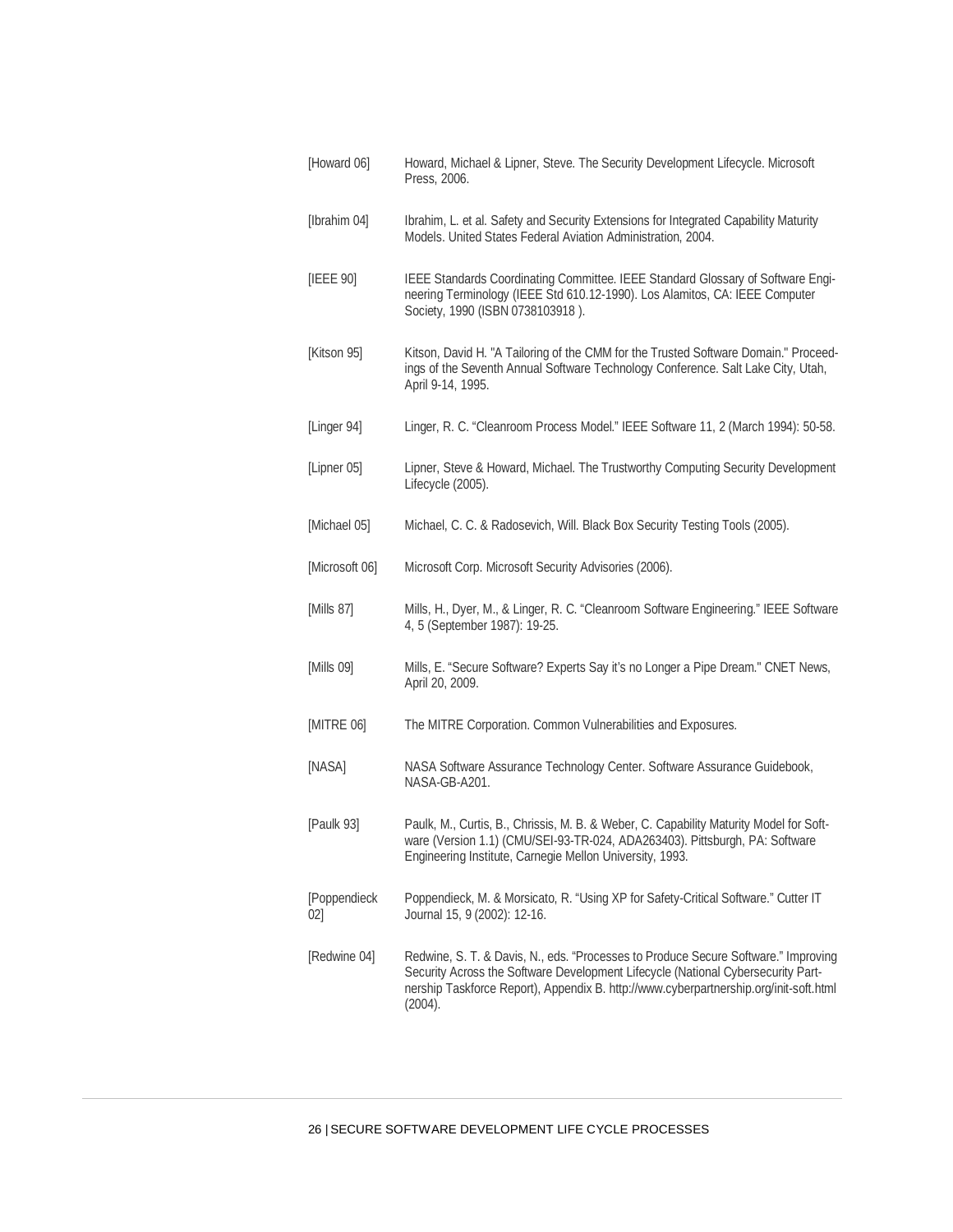| [Ross 05]              | Ross, Philip E. "The Exterminators: A Small British Firm Shows That Software Bugs<br>Aren't Inevitable." IEEE Spectrum 42, 9 (September 2005): 36-41.                                                                                                                                                                                                     |
|------------------------|-----------------------------------------------------------------------------------------------------------------------------------------------------------------------------------------------------------------------------------------------------------------------------------------------------------------------------------------------------------|
| <b>SANS 051</b>        | The SANS Institute. The Twenty Most Critical Internet Security Vulnerabilities (Up-<br>dated) – The Experts Consensus (2005).                                                                                                                                                                                                                             |
| <b>SEI 091</b>         | Software Engineering Institute. Maturity Profile, 2009.                                                                                                                                                                                                                                                                                                   |
| <b>IUS-CERT</b><br>051 | United States Computer Emergency Readiness Team. Technical Cyber Security<br>Alerts (2005).                                                                                                                                                                                                                                                               |
| [Veracode<br>09]       | Veracode. "Independent Survey Finds Enterprises At-Risk from Insecure Software."<br>April 19, 2009.                                                                                                                                                                                                                                                       |
| [Wäyrynen]<br>04       | Wäyrynen, J., Bodén, M., & Boström, G. "Security Engineering and eXtreme Pro-<br>gramming: an Impossible Marriage?" Extreme Programming and Agile Methods -<br>XP/Agile Universe 2004: 4th Conference on Extreme Programming and Agile Meth-<br>ods. Calgary, Canada, August 15-18, 2004. Berlin, Germany: Springer-Verlag, 2004<br>(ISBN 3-540-22839-X). |